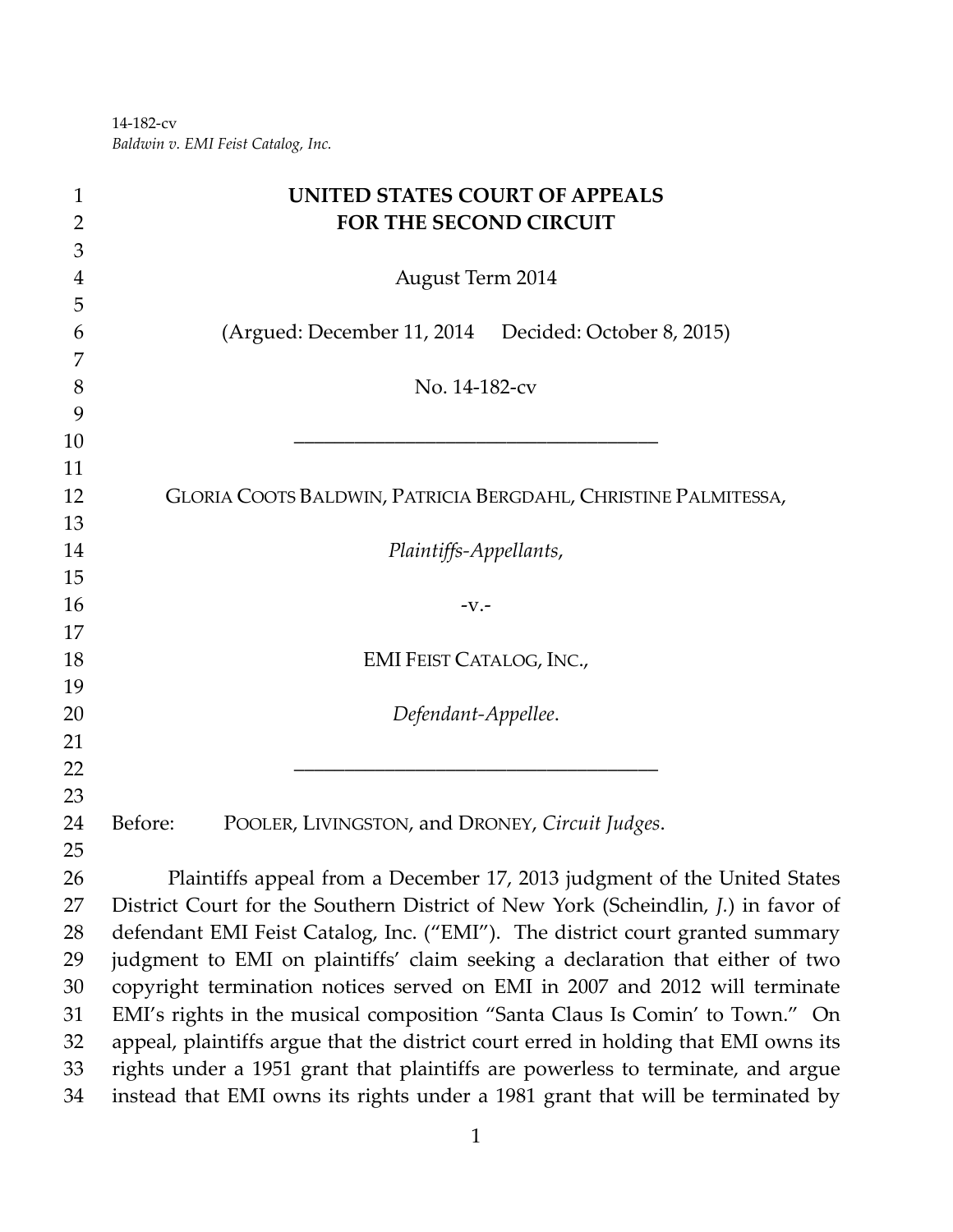either the 2007 or 2012 termination notice. We agree with plaintiffs that EMI owns its rights under the 1981 grant, and conclude that the 2007 termination notice will terminate the 1981 grant in 2016. We therefore reverse the district court's judgment and remand for the entry of a declaratory judgment in plaintiffs' favor. REVERSED AND REMANDED. THOMAS K. LANDRY, Carey Rodriguez O'Keefe Milian Gonya, LLP, Washington, DC, *for Plaintiffs‐Appellants*. DONALD S. ZAKARIN (Frank P. Scibilia, Ross M. Bagley, *on the brief*), Pryor Cashman LLP, New York, NY, *for Defendant‐Appellee*. DEBRA ANN LIVINGSTON, *Circuit Judge*: This appeal involves a dispute over the copyright in the musical composition "Santa Claus is Comin' to Town" (the "Song"), a classic Christmas 21 song written by J. Fred Coots and Haven Gillespie in the 1930s. In 1976, Congress enacted a complex statutory regime that—as we explain later in this opinion—gave authors and their statutory heirs the right to terminate previously made grants of copyright under certain circumstances, and thereby to recapture some of the value associated with the authors' works. *See* 17 U.S.C. §§ 203, 26 304(c). Plaintiffs-appellants Gloria Coots Baldwin, Patricia Bergdahl, and Christine Palmitessa ("Plaintiffs") represent Coots's statutory heirs; since 2004,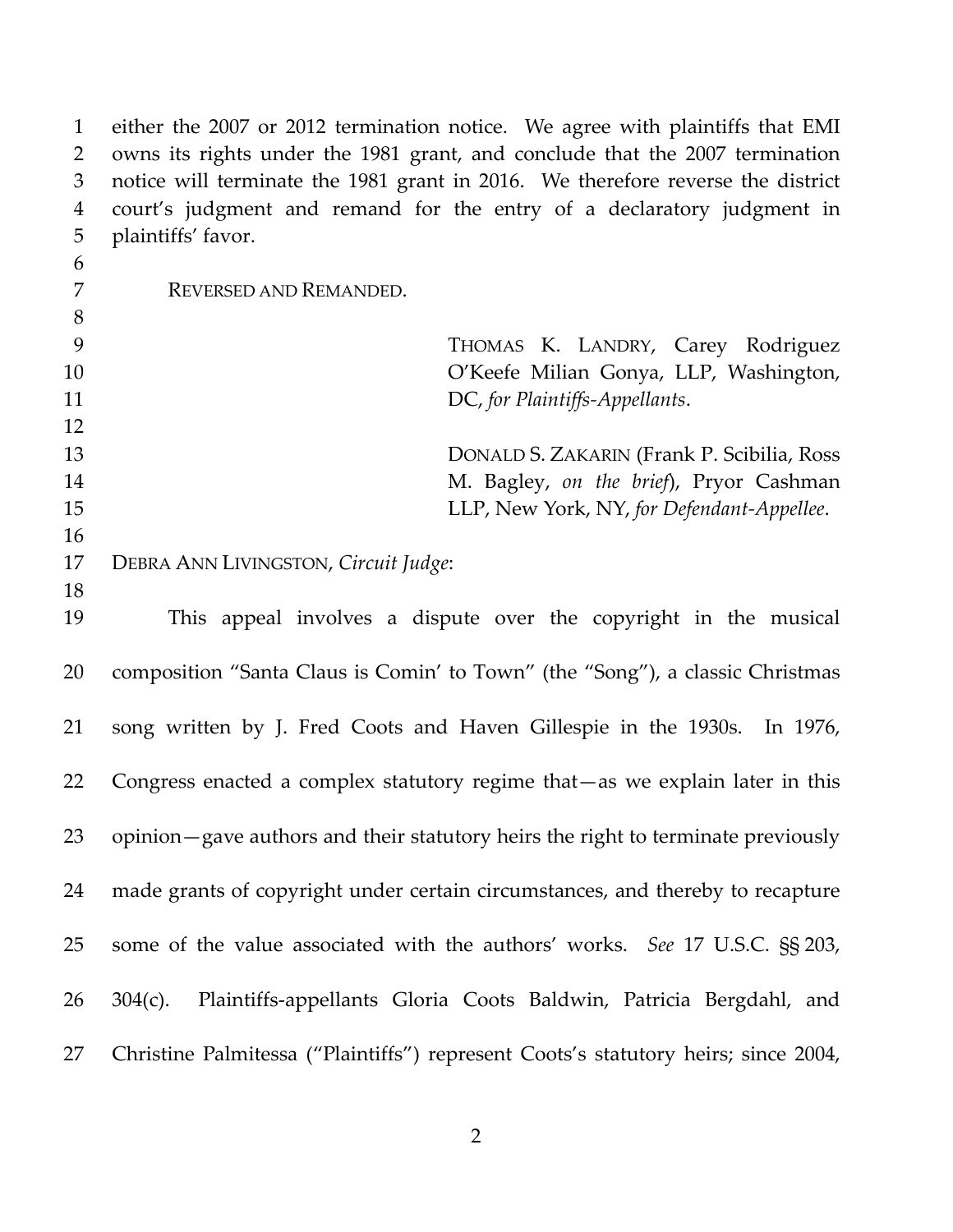they have attempted to navigate this legal thicket and terminate rights in the 2 Song held by defendant-appellee EMI Feist Catalog, Inc. ("EMI") under the terms of certain grants made by Coots to EMI's predecessors. Plaintiffs brought this lawsuit in the United States District Court for the Southern District of New York, seeking a declaration that either a notice of termination served on EMI in 2007 (the "2007 Termination Notice") or another such notice served in 2012 (the "2012 Termination Notice") will, upon becoming effective, terminate EMI's rights in the Song.

 The district court (Scheindlin, *J.*) granted summary judgment to EMI, holding that its rights in the Song will subsist through the entire remaining copyright term—which, under current law, is scheduled to expire in 2029— pursuant to a 1951 agreement (the "1951 Agreement") that Plaintiffs are powerless to terminate. We reverse. For the reasons set forth below, we conclude (1) that EMI owns its rights in the Song not under the 1951 Agreement but instead under a subsequent contract executed in 1981 (the "1981 Agreement"), and (2) that the 2007 Termination Notice will terminate the 1981 Agreement in 2016. Plaintiffs are, accordingly, entitled to a declaratory judgment in their favor.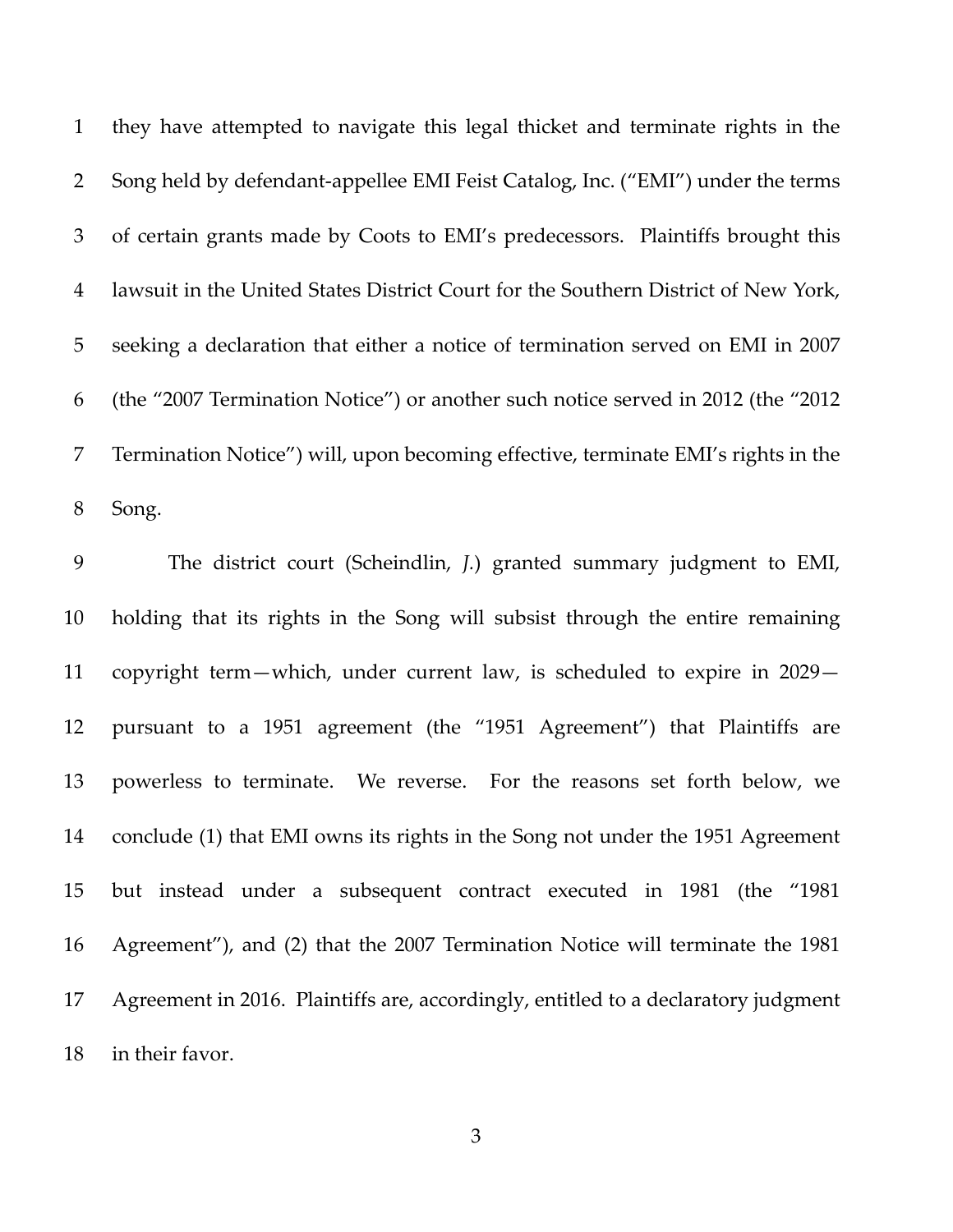## **BACKGROUND**

| $\overline{2}$ | Coots and Gillespie sold the Song and "the right to secure copyright                |
|----------------|-------------------------------------------------------------------------------------|
| 3              | therein" to EMI's predecessor Leo Feist, Inc. ("Feist") in an agreement dated       |
| $\overline{4}$ | September 5, 1934 (the "1934 Agreement"). J.A. 40. In the 1934 Agreement, Feist     |
| 5              | agreed to "publish [the Song] in saleable form within one (1) year," and to         |
| 6              | pay Coots and Gillespie certain royalties generated by the Song. J.A. 41. On        |
| 7              | September 27, 1934, Feist registered its copyright in the Song with the Copyright   |
| 8              | Office.                                                                             |
| 9              | At the time, the Copyright Act of 1909 (the "1909 Act"), Pub. L. No. 60-349,        |
| 10             | 35 Stat. 1075, was in effect. Under the 1909 Act, authors were entitled to          |
| 11             | copyright in their work for an initial twenty-eight-year period beginning on the    |
| 12             | date the work was published. They then had the right to renew their copyright       |
| 13             | for an additional twenty-eight-year "renewal term," a right that they could         |
| 14             | exercise even if they had granted their rights in the initial copyright term to a   |
| 15             | publisher. Thus, "[t]he renewal term permit[ted] the author, originally in a poor   |
| 16             | bargaining position, to renegotiate the terms of the grant once the value of the    |
| 17             | work ha[d] been tested." Stewart v. Abend, 495 U.S. 207, 218-19 (1990); see also    |
| 18             | Penguin Grp. (USA) Inc. v. Steinbeck, 537 F.3d 193, 197 (2d Cir. 2008). But authors |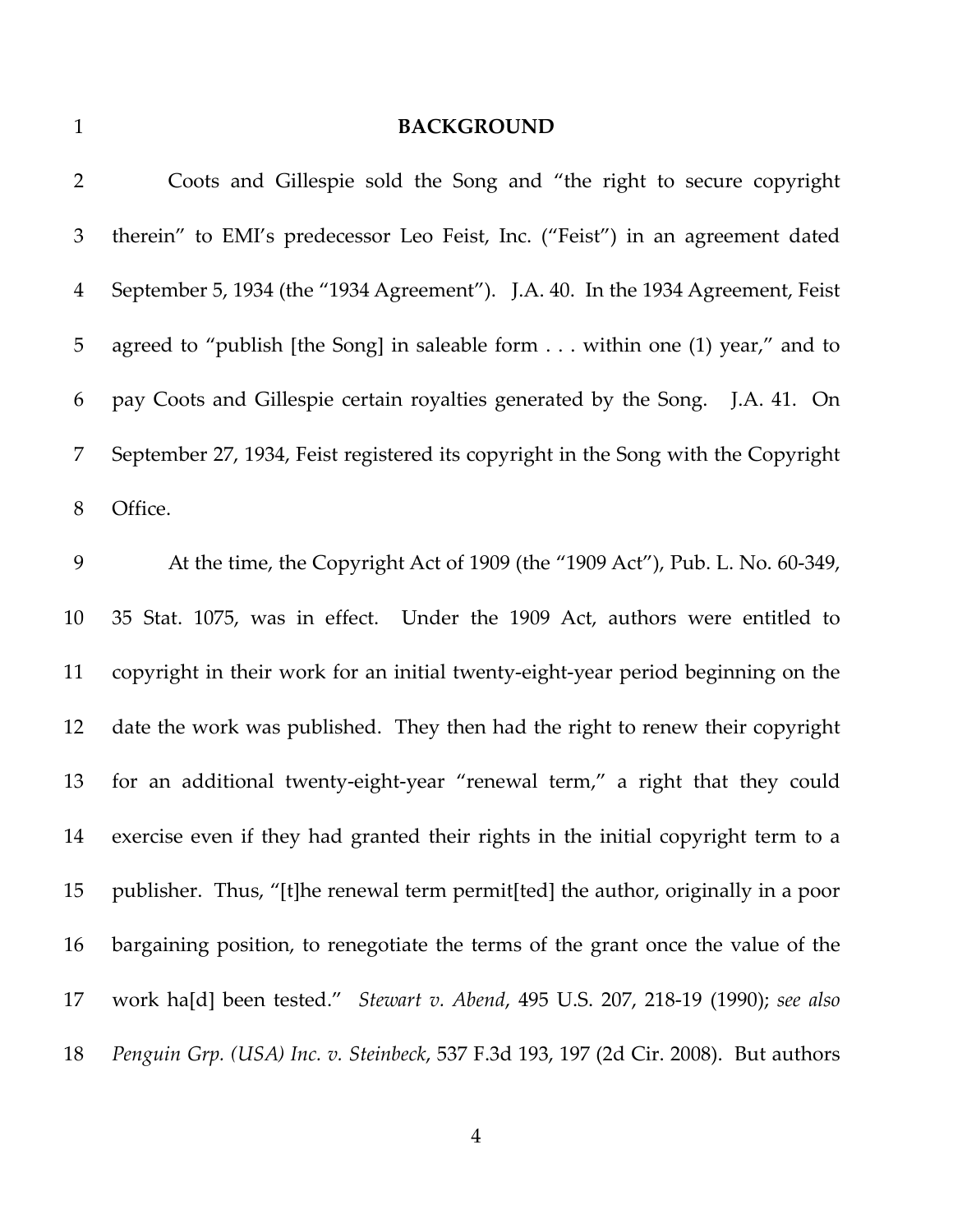could (and often did) grant their rights in the renewal term to publishers before the initial copyright term expired, and in *Fred Fisher Music Co. v. M. Witmark & Sons*, the Supreme Court held that these grants were enforceable. 318 U.S. 643, 657 (1943). Unless the author died before the renewal term began—in which case his renewal rights vested in his statutory heirs, notwithstanding his assignment of an expectancy in those rights, *see Miller Music Corp. v. Charles N. Daniels, Inc.*, 362 U.S. 373, 376 (1960)—a grant of renewal rights ensured that the publisher 8 would own the copyright for the entire fifty-six-year period provided by the 1909 Act. *See Steinbeck*, 537 F.3d at 197; *Marvel Characters, Inc. v. Simon*, 310 F.3d 280, 284 (2d Cir. 2002).

 While many authors sold their rights in the initial term and the renewal term simultaneously, Coots granted his renewal rights separately, in the 1951 Agreement. The 1951 Agreement assigned to Feist a number of "musical compositions" by Coots, including the Song, "and all renewals and extensions of all copyrights therein," in exchange for certain royalties to be paid "during all renewal periods of the United States copyright in each of said compositions." J.A. 46. Feist renewed its copyright in the Song on September 27, 1961, at which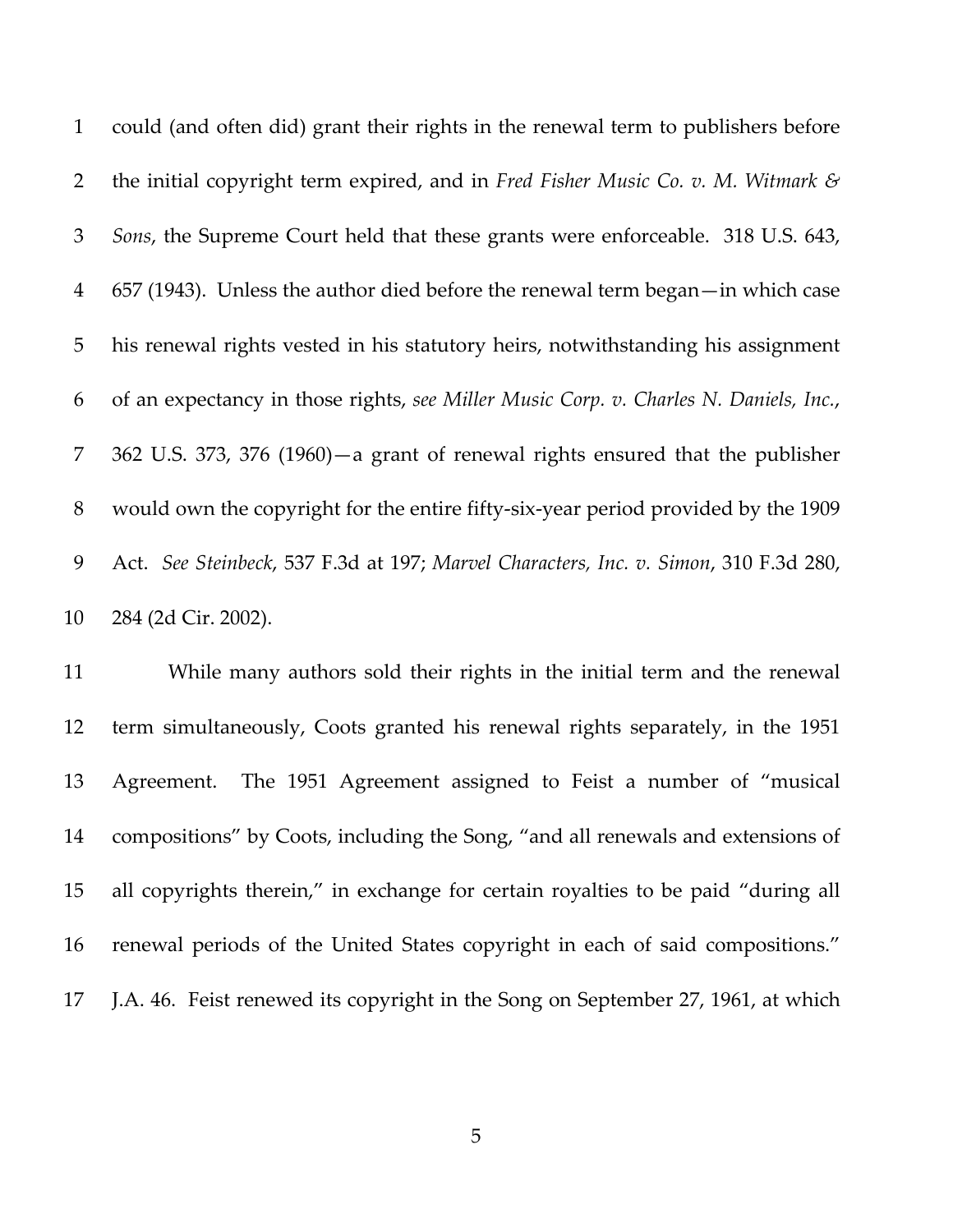point its rights were set to expire fifty‐six years after copyright was originally registered—i.e., on September 27, 1990.

 In 1976, Congress enacted a major overhaul of U.S. copyright law (the "1976 Act"), Pub. L. No. 94‐553, 90 Stat. 2541, several aspects of which are central to this appeal. For works created on or after January 1, 1978, the 1976 Act did away with the 1909 Act's dual‐term structure, replacing it with a single copyright term lasting for the life of the author plus fifty years. *See id.* § 302(a). By contrast, for works created before January 1, 1978, the 1976 Act retained the 1909 Act's dual‐term structure, *see id.* § 304(a), (b), and for works (like the Song) already in 10 their renewal term, it extended the renewal term to "seventy-five years from the date copyright was originally secured." *Id.* § 304(b). After the passage of the 1976 Act, the rights in the Song that Coots had granted to Feist were scheduled to 13 expire in 2009.<sup>1</sup>

 Although the 1976 Act extended copyright protection for works already in their renewal term, it contained a mechanism for giving authors and their families, as opposed to publishers who had come to own the renewal term rights,

<sup>&</sup>lt;sup>1</sup> Section 305 of the 1976 Act also provided that rights would expire on December of the year they were otherwise scheduled to expire. Thus, the copyright in the Song was specifically scheduled to expire on December 31, 2009.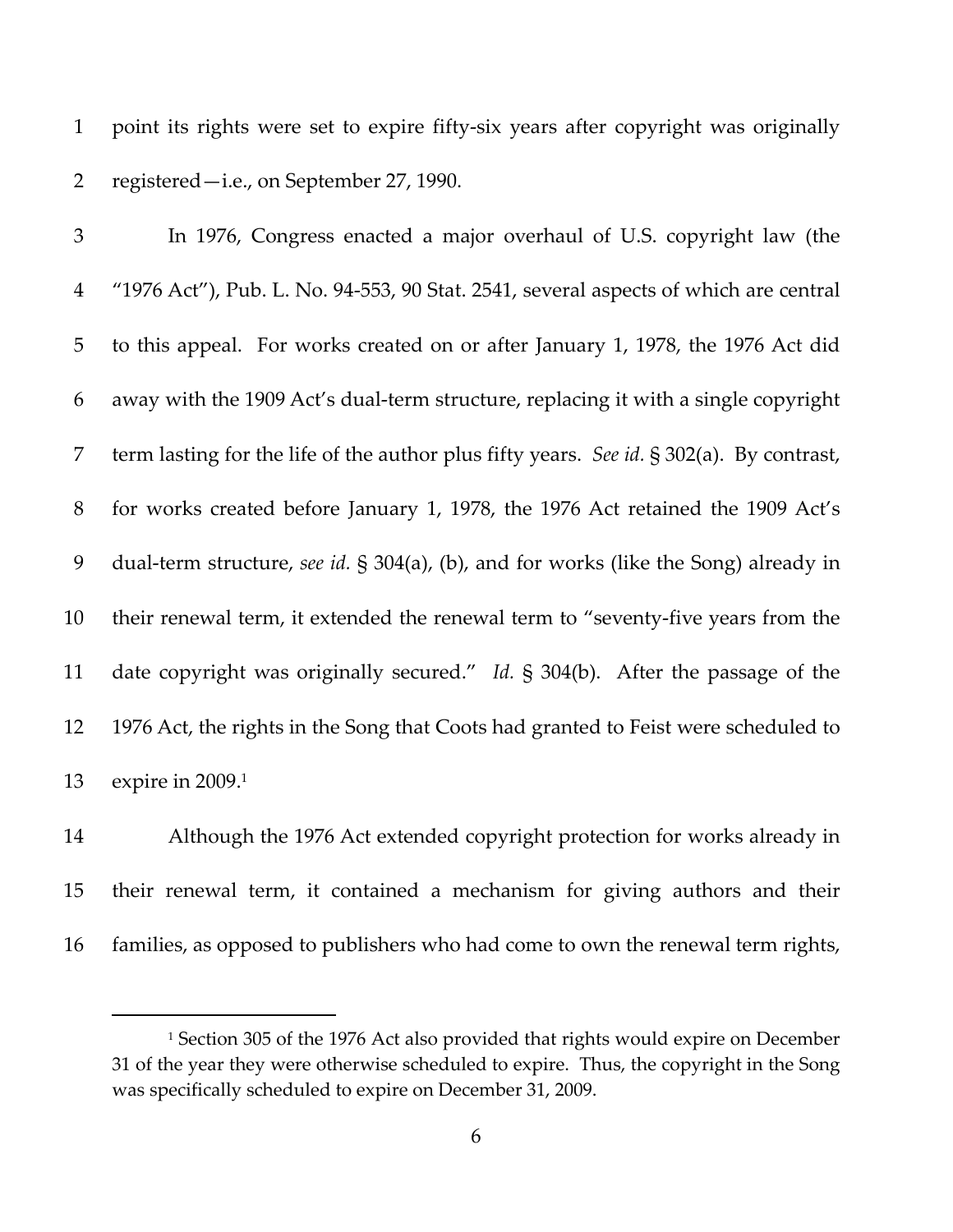| $\mathbf{1}$                           | an opportunity to benefit from the extended term. See 3 Melville B. Nimmer &                                                                                                                                                                                                                                                                                                                                            |
|----------------------------------------|-------------------------------------------------------------------------------------------------------------------------------------------------------------------------------------------------------------------------------------------------------------------------------------------------------------------------------------------------------------------------------------------------------------------------|
| $\overline{2}$                         | David Nimmer, Nimmer on Copyright § 11.05[B][1] (2013) [hereinafter "Nimmer"].                                                                                                                                                                                                                                                                                                                                          |
| $\mathfrak{Z}$                         | To this end, $\S 304(c)$ of the statute permitted authors - or, if the author had died,                                                                                                                                                                                                                                                                                                                                 |
| $\overline{4}$                         | certain statutory heirs designated in $\S 304(c)(2)$ - to terminate "the exclusive or                                                                                                                                                                                                                                                                                                                                   |
| 5                                      | nonexclusive grant of a transfer or license of the renewal copyright executed                                                                                                                                                                                                                                                                                                                                           |
| 6                                      | before January 1, 1978." 17 U.S.C. § 304(c).<br>Because the parties' dispute                                                                                                                                                                                                                                                                                                                                            |
| 7                                      | implicates the intricacies of this section, we quote the relevant portions at length:                                                                                                                                                                                                                                                                                                                                   |
| $8\,$<br>9<br>10<br>11                 | (3) Termination of the grant may be effected at any time during a<br>period of five years beginning at the end of fifty-six years from the<br>date copyright was originally secured, or beginning on January 1,<br>1978, whichever is later.                                                                                                                                                                            |
| 12<br>13                               | (4) The termination shall be effected by serving an advance notice in<br>writing upon the grantee or the grantee's successor in title                                                                                                                                                                                                                                                                                   |
| 14<br>15<br>16<br>17<br>18<br>19<br>20 | (A) The notice shall state the effective date of the termination,<br>which shall fall within the five-year period specified by clause<br>$(3)$ of this subsection,  and the notice shall be served not<br>less than two or more than ten years before that date. A copy<br>of the notice shall be recorded in the Copyright Office before<br>the effective date of termination, as a condition to its taking<br>effect. |
| 21<br>22<br>23                         | (B) The notice shall comply, in form, content, and manner of<br>service, with requirements that the Register of Copyrights<br>shall prescribe by regulation.                                                                                                                                                                                                                                                            |
| 24<br>25<br>26                         | (5) Termination of the grant may be effected notwithstanding any<br>agreement to the contrary, including an agreement to make a will or<br>to make any future grant.                                                                                                                                                                                                                                                    |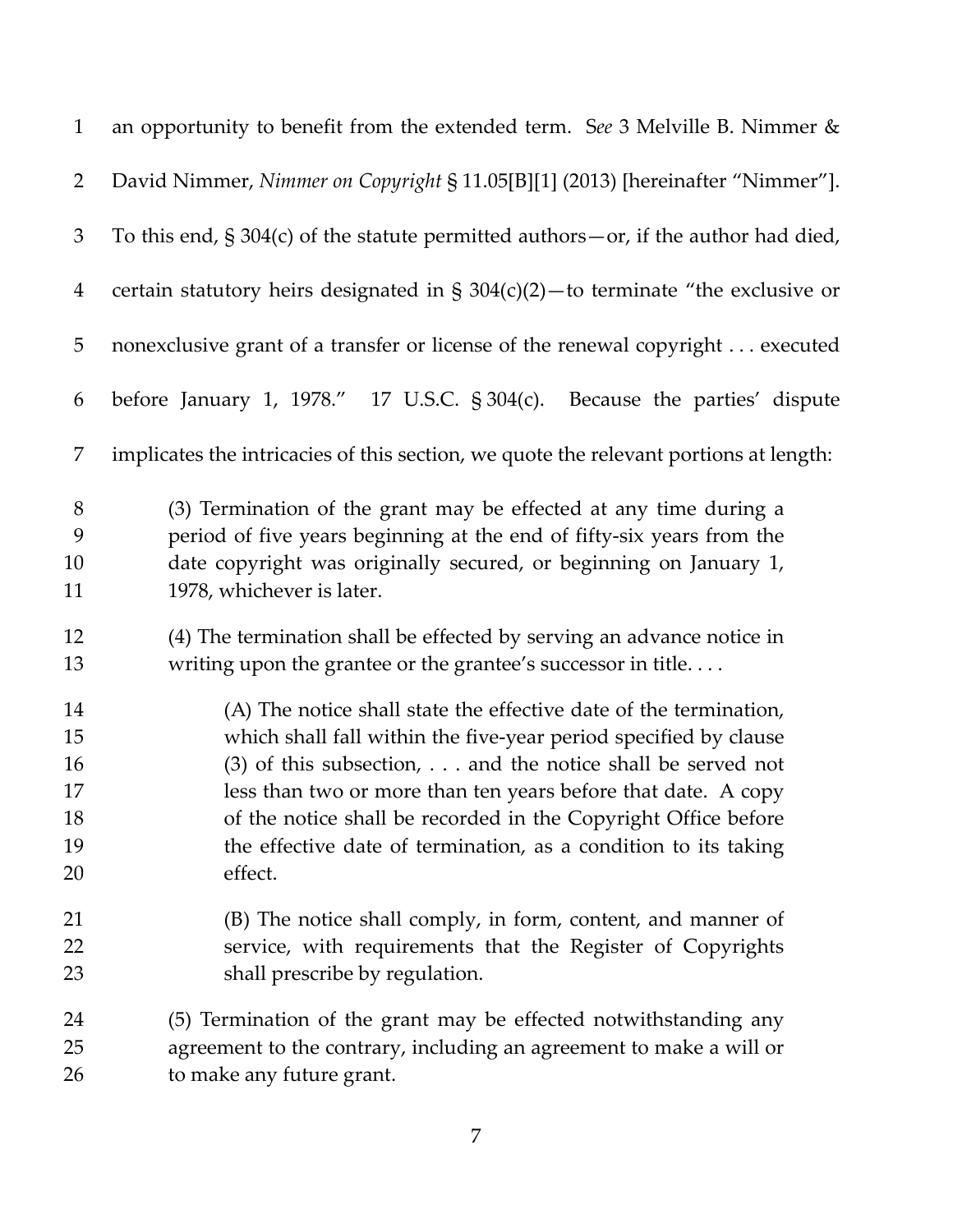(6) . . . In the case of a grant executed by one or more of the authors of the work, all of a particular author's rights under this title that were covered by the terminated grant revert, upon the effective date of termination, to that author or, if that author is dead, to [his statutory heirs]. In all cases the reversion of rights is subject to the following limitations:

7 . . . .

 (B) The future rights that will revert upon termination of the grant become vested on the date the notice of termination has been served as provided by clause (4) of this subsection.

- $11 \quad \ldots$
- (D) A further grant, or agreement to make a further grant, of any right covered by a terminated grant is valid only if it is 14 made after the effective date of the termination. As an exception, however, an agreement for such a further grant may be made between the author . . . and the original grantee or such grantee's successor in title, after the notice of termination has been served as provided by clause (4) of this subsection.
- $\dots$

 (F) Unless and until termination is effected under this subsection, the grant, if it does not provide otherwise, continues in effect for the remainder of the extended renewal term.

- 17 U.S.C. § 304(c).
- 26 In addition to this § 304(c) termination right for pre-1978 grants, the 1976 Act granted authors (or their statutory heirs) the right to terminate grants "executed by the author on or after January 1, 1978." 17 U.S.C. § 203. This § 203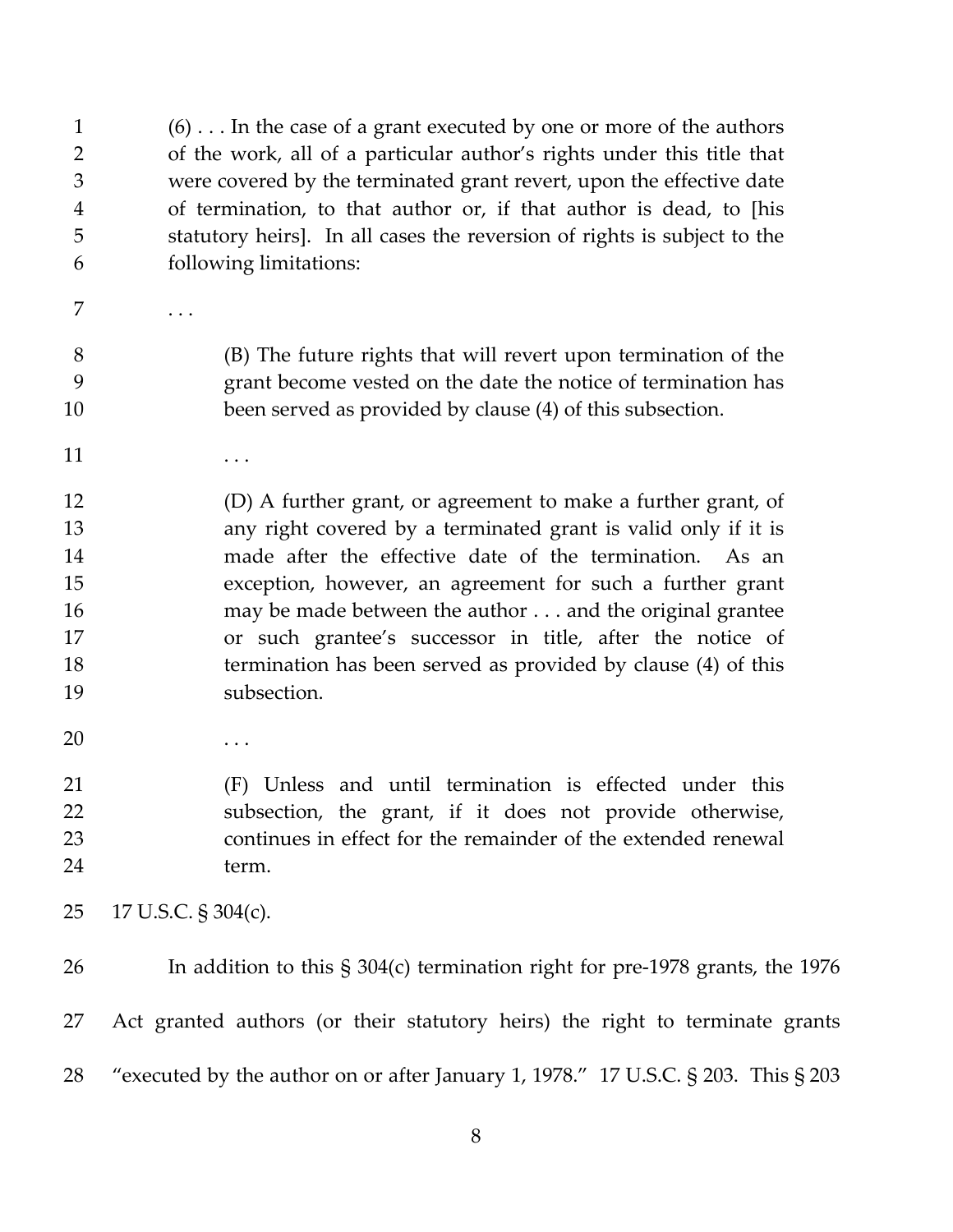termination right can be exercised during a five‐year period "beginning at the end of thirty‐five years from the date of execution of the grant," but if the grant "covers the right of publication of the work," that five‐year period begins at the earlier of (1) thirty‐five years from the work's publication or (2) forty years from the execution of the grant. *Id.* § 203(a)(3). As with termination under § 304(c), termination under § 203 "may be effected notwithstanding any agreement to the contrary." *Id.* § 203(a)(5).

 Under the first of the termination provisions just described, § 304(c), the 1951 Agreement was, as a pre‐1978 grant, subject to termination starting on September 27, 1990, so Coots could serve a termination notice as early as ten years before that date. 17 U.S.C. § 304(c)(3), (4). Between service of the notice and the date of termination, he could reach an agreement for a further grant of the terminated rights with Feist or its successor in title, but no one else. *Id.* § 304(c)(6)(D). In fact, on September 24, 1981, Coots served on Feist's successor, Robbins Music Corporation ("Robbins"), a termination notice naming October 23, 1990, as the termination date for the 1951 Agreement (the "1981 Termination 17 Notice"). Coots's attorney, William Krasilovsky, sent a copy of the 1981 Termination Notice to the Register of Copyrights on November 25, 1981. He then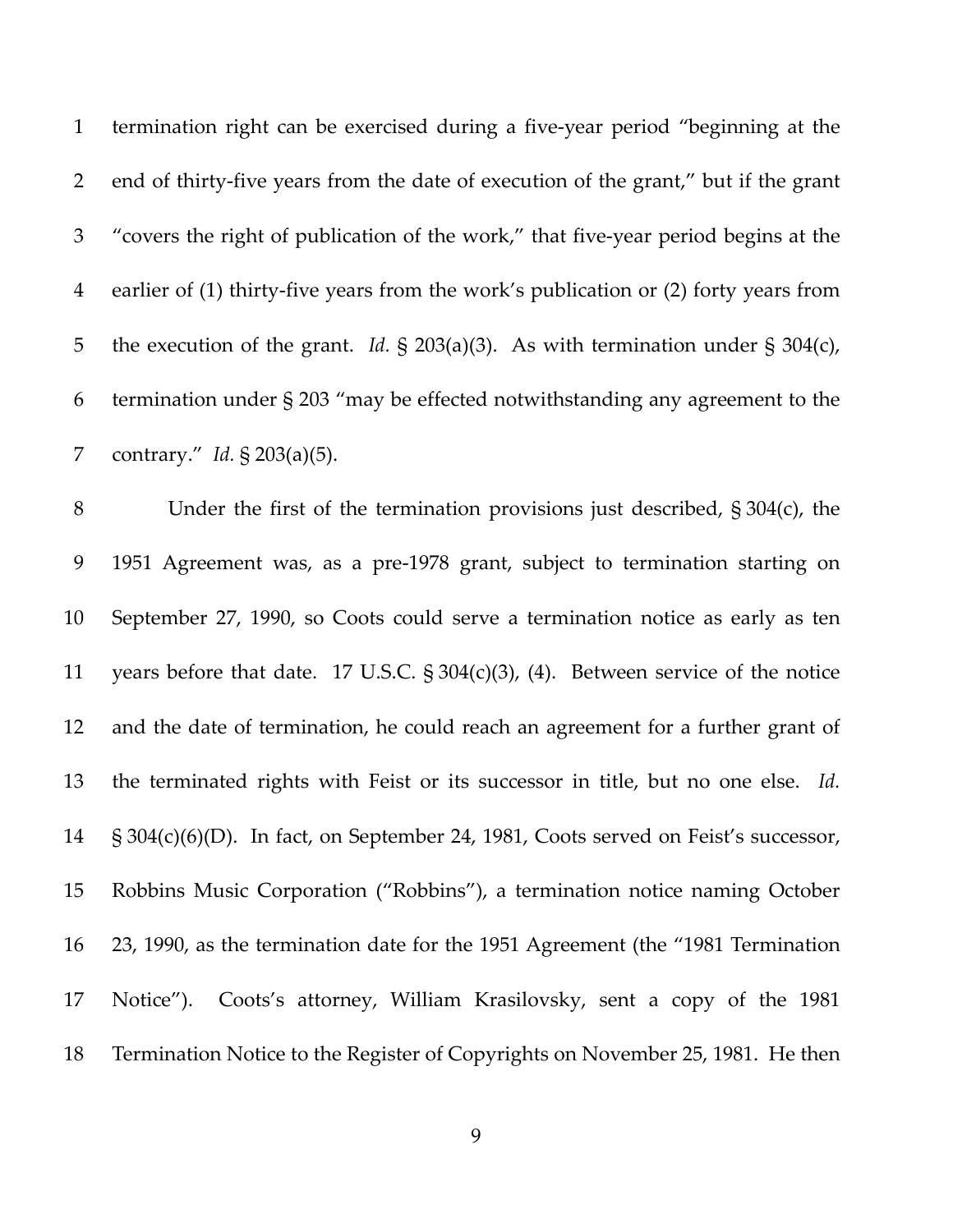set about negotiating with Robbins on Coots's behalf, culminating in the 1981 Agreement, which was signed on December 15, 1981.

 The 1981 Agreement recited that Coots (the "Grantor") had transferred his rights in the Song's renewal term to Feist in the 1951 Agreement; that Feist had renewed the copyright; that Congress had extended the renewal term in the 1976 Act; and that "the parties hereto desire to insure that [Robbins (the "Grantee")] shall, for the balance of the period of copyright [in the Song], be possessed of all United States copyright interest therein." J.A. 59. Coots agreed as follows: Grantor hereby sells, assigns, grants, transfers and sets over to Grantee . . . all rights and interests whatsoever now or hereafter known or existing, heretofore or at any time or times hereafter acquired or possessed by Grantor in and to [the Song and various derivative works], under any and all renewals and extensions of all copyrights therein and all United States reversionary and termination interests in copyright now in existence or expectant, including all rights reverted, reverting or to revert to Grantor[,] his heirs, executors, administrators or next of kin by reason of the termination of any transfers or licenses covering any extended renewal term of copyright pursuant to Section 304 of the Copyright Act of 1976, together with all renewals and extensions thereof.

J.A. 59–60. Further, he made a series of representations, including that he had

served on Robbins "and recorded in the Copyright Office" a termination notice,

- which, the parties agreed:
- shall for the purposes of this agreement and Section 304(c)(6)(D) of the Copyright Act of 1976 be deemed to have been served upon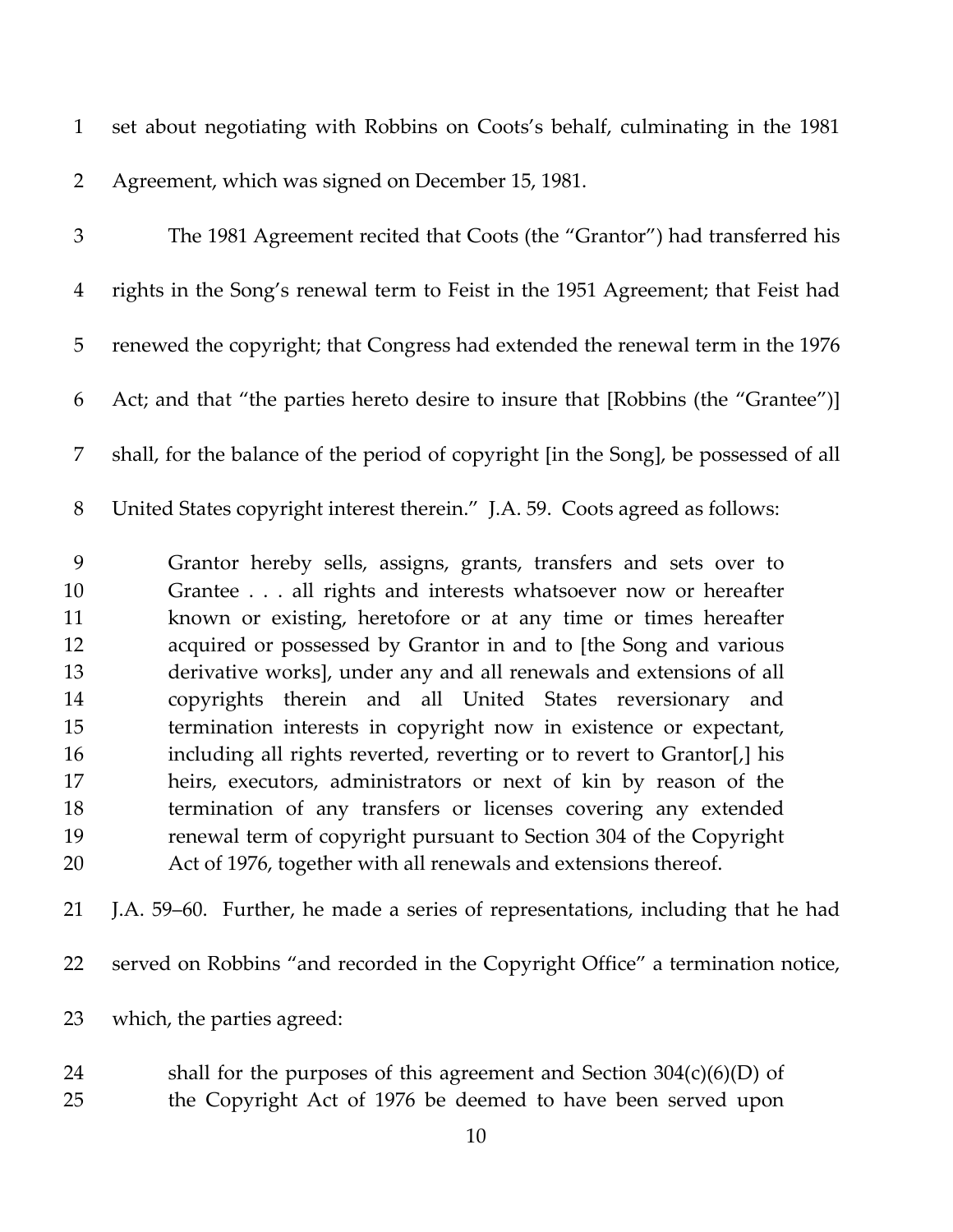Grantee, in advance of any further grant of rights hereunder, and shall be deemed to take effect at the earliest date possible under the Copyright Act of 1976 and the regulations prescribed by the Register of Copyrights.

J.A. 60.

 Robbins agreed to pay both a \$100,000 "non‐recoupable bonus" to Coots's children in annual installments from 1981 to 1995, and royalties "as specified in the [1951 Agreement]" for "the period of the Extended Renewal Term of Copyright," a phrase that the 1981 Agreement did not define. J.A. 62. Coots's four children—Clayton Coots, Gloria Coots Baldwin, Patricia Coots Chester, and John Coots, Jr.—also signed the 1981 Agreement. "As an inducement to [Robbins] to enter into the . . . agreement," they assigned to Robbins all of their rights and interests in the Song "for the extended renewal term thereof." J.A. 63. On May 26, 1982, Krasilovsky received a letter from the Copyright Office

 stating: "Pursuant to our telephone conversation of March 1, 1982, we are returning" the 1981 Termination Notice "to you unrecorded." J.A. 69. There is no explanation for this decision either in the letter or elsewhere in the record. At his deposition in this case, Krasilovsky could not recall why the notice was returned or what had transpired in the "telephone conversation" mentioned in the letter. **[A455.]** The parties agree that the 1981 Termination Notice was never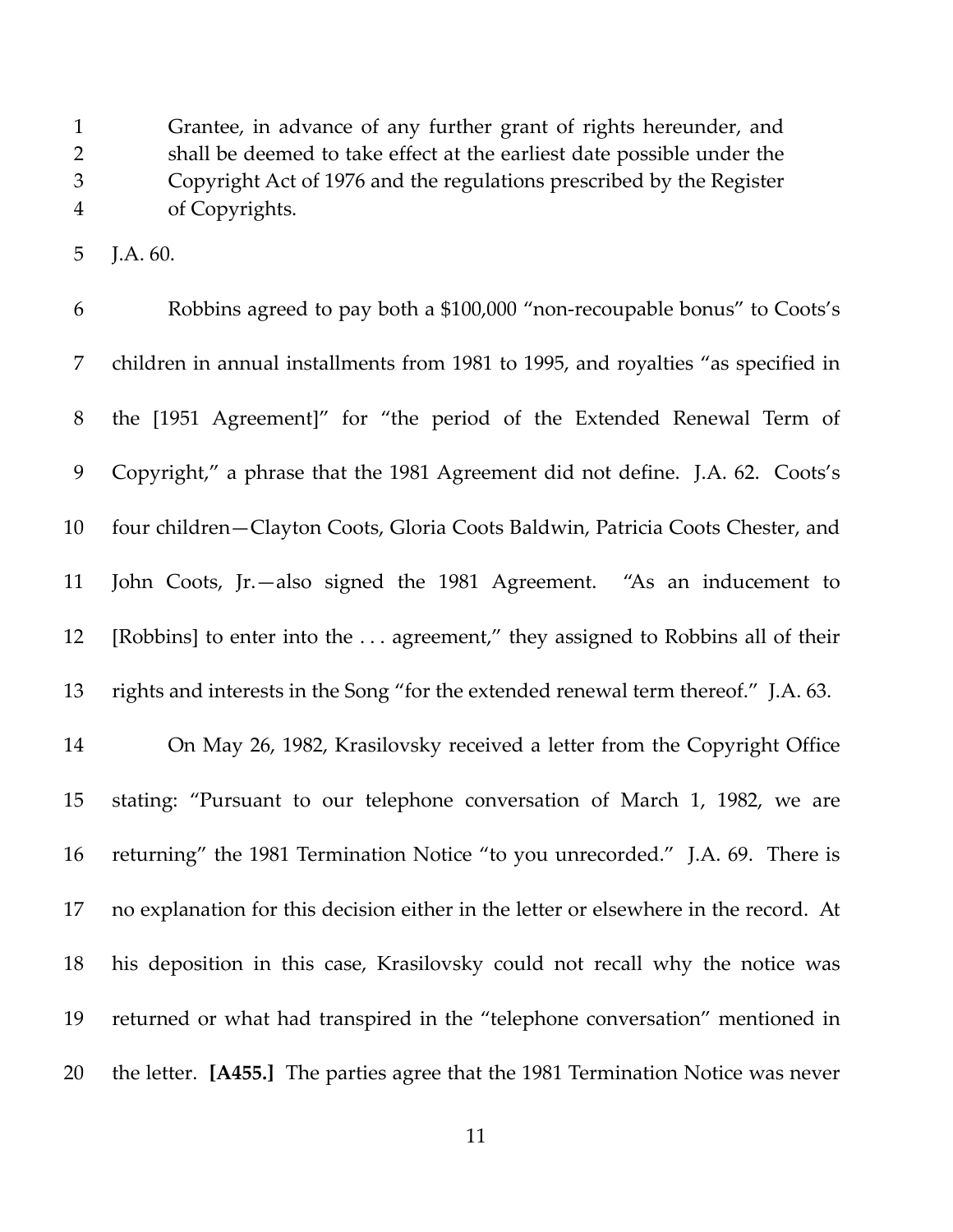actually recorded, although EMI claims it was not aware of the non‐recordation of the notice until 2011.

 As noted, when the 1981 Agreement was signed, the copyright in the Song was scheduled to subsist until December 31, 2009, the end of the year seventy‐ five years after copyright was initially secured. *See supra* note 1. The parties therefore did not anticipate that § 203 termination—which is available only against grants executed after January 1, 1978 and lasting longer than thirty‐five years—would be available against the 1981 Agreement, which they thought would come to an end in 2009, less than thirty‐five years later. Things changed in 1998, however, when Congress passed the Sonny Bono Copyright Term Extension Act (the "1998 Act"), Pub. L. No. 105‐298, 112 Stat. 2827. For copyrights still in their renewal term at that time, the 1998 Act extended the renewal term to last "95 years from the date copyright was originally secured." 17 U.S.C. § 304(b). Because the Song's copyright was secured in 1934, its copyright was now set to expire on December 31, 2029.

 The 1998 Act also added a new termination right to allow authors and their 17 heirs to extract value from the new twenty-year extension of the renewal term. For copyrights still in their renewal term, authors (or their statutory heirs) could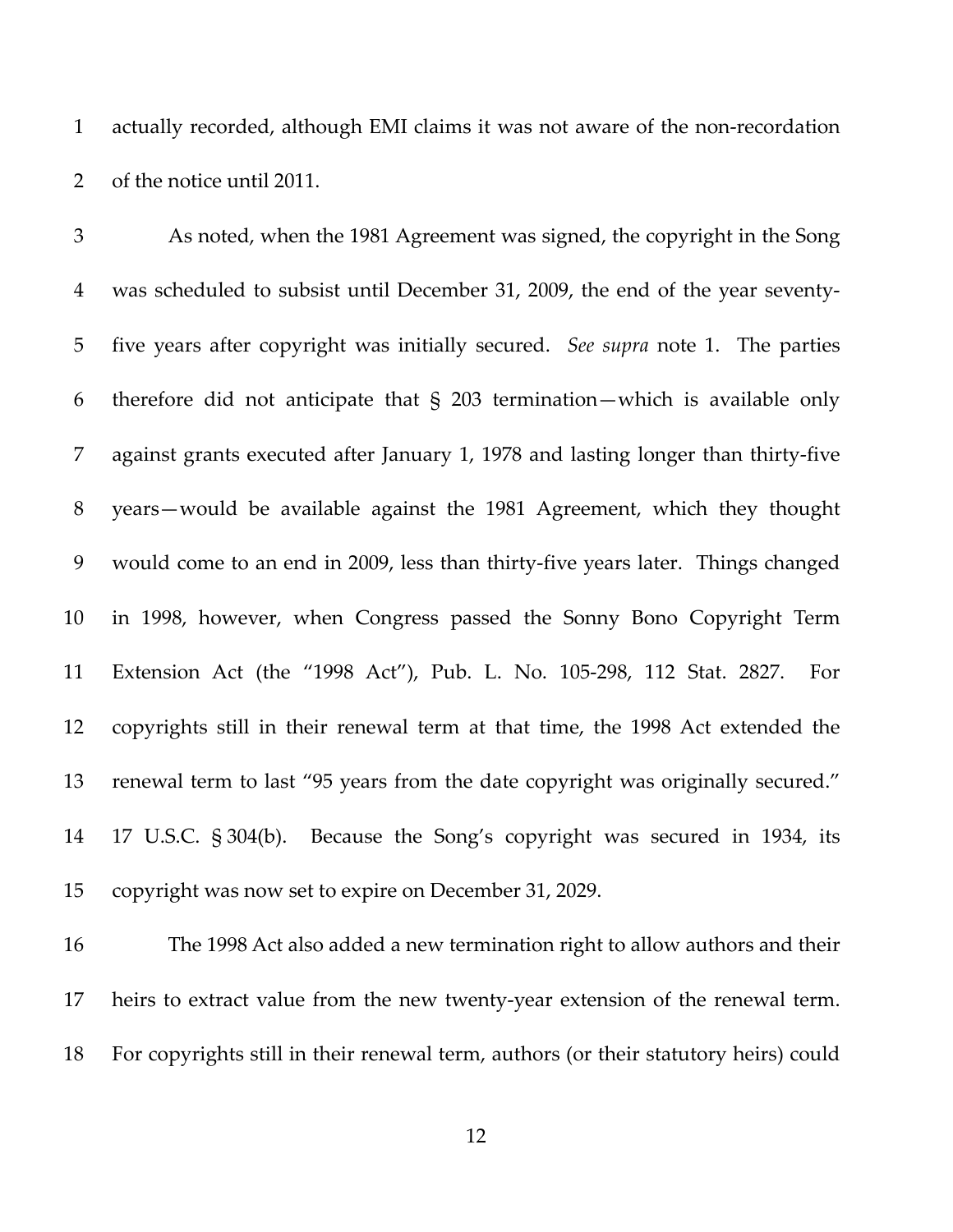|                | 1 effect termination in the same general way as under $\S 304(c)$ if "the termination   |
|----------------|-----------------------------------------------------------------------------------------|
| 2              | right provided in $[\S 304(c)]$ has expired by such date" and "the author or owner      |
| 3              | of the termination right has not previously exercised such termination right." 17       |
| $\overline{4}$ | U.S.C. $\S$ 304(d). Termination pursuant to $\S$ 304(d) can "be effected at any time    |
| 5 <sup>5</sup> | during a period of 5 years beginning at the end of 75 years from the date               |
| 6              | copyright was originally secured," id. $\S 304(d)(2)$ - in the Song's case, starting on |
|                | September 27, 2009.                                                                     |

 The possibilities created by the 1998 Act led to a flurry of activity by 9 Coots's statutory heirs,<sup>2</sup> who sought to take advantage of the termination rights that Congress had afforded, but were forced to contend with uncertainty stemming from the fact that the 1981 Termination Notice was never recorded. In 2004, Coots's heirs served on EMI (Robbins's successor) and recorded in the Copyright Office a § 304(d) termination notice with an effective date of September 27, 2009 (the "2004 Termination Notice"). Evidently, the 2004

 Coots passed away in 1985. EMI does not argue that any of the termination notices mentioned in the text fails for the reason that the individuals who served it did not together own a sufficient percentage of Coots's termination interest. *See generally* 17 U.S.C. §§ 203(a)(2), 304(c)(2) (specifying the statutory heirs who own an author's termination interest upon his death). For brevity's sake, therefore, we will avoid explaining who served each termination notice and why they owned a sufficient percentage of Coots's termination interest.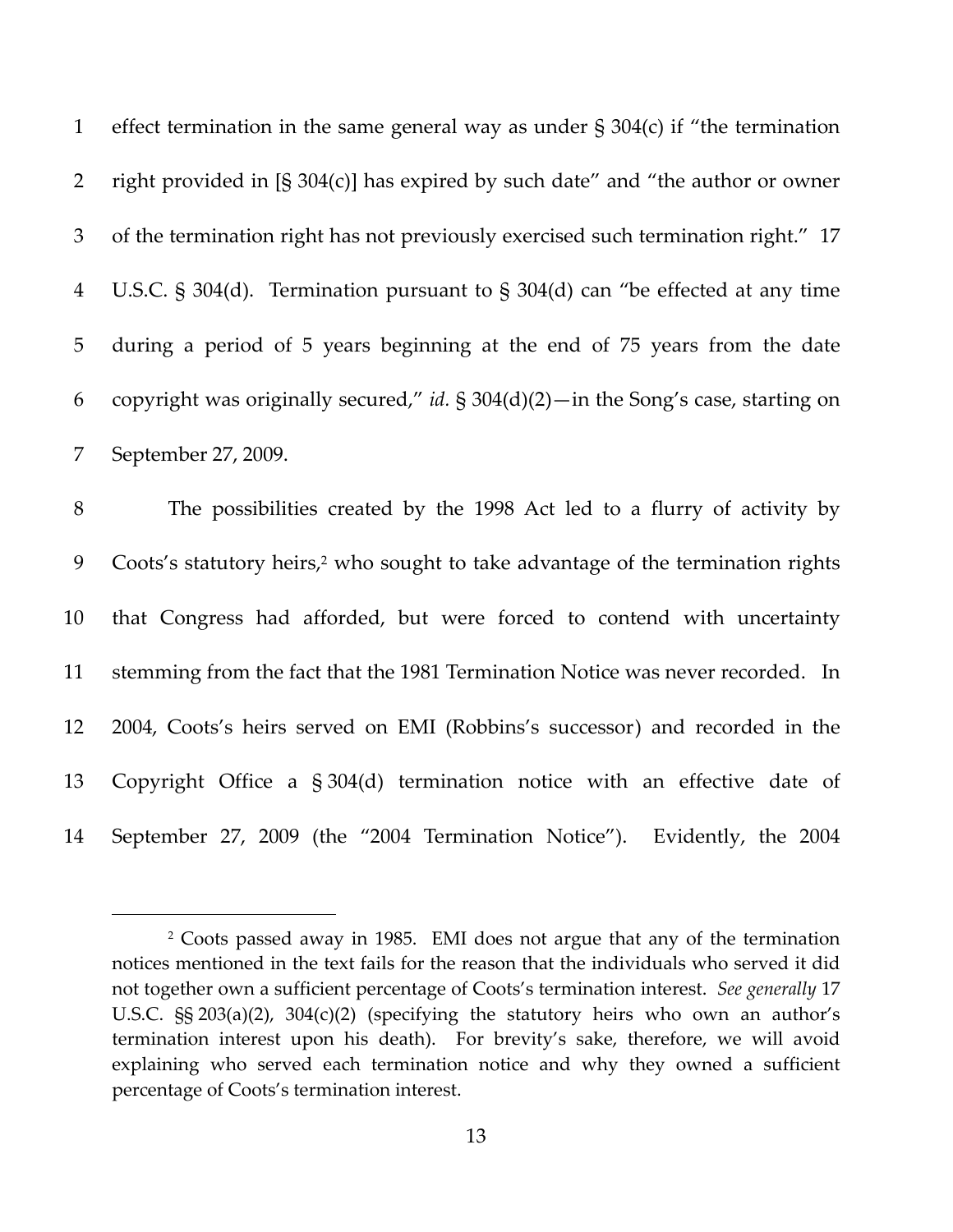Termination Notice was based on the related premises that EMI still owned its rights under the 1951 Agreement (a pre‐1978 grant), and that Coots had not already exercised his § 304(c) termination rights. Under the impression that the 1981 Agreement was operative, EMI personnel were confused by the 2004 Termination Notice; they ran a search for a prior § 304(c) termination notice, which came up empty. EMI prepared a draft affidavit to "refute" the 2004 Termination Notice, but this was never sent. Instead, in 2006, EMI began negotiating with Krasilovsky, who was now representing Coots's heirs.

 EMI and Krasilovsky agreed that in light of the 1981 Agreement, EMI's rights in the Song were more appropriately terminated under § 203. Accordingly, in early 2007, Coots's statutory heirs served and recorded the 2007 Termination Notice, which indicated that the 1981 Agreement would terminate pursuant to § 203 on December 15, 2016. Krasilovsky then began negotiating to 14 sell the to-be-terminated rights back to EMI. EMI offered Coots's statutory heirs \$2.75 million for those rights, an offer that was rejected as insufficient. At that point, EMI's efforts to acquire the rights appear to have stalled.

 Two years later, in 2009, Warner‐Chappell Music, which had been acting as copyright administrator for a Coots family venture called Toy Town Toons,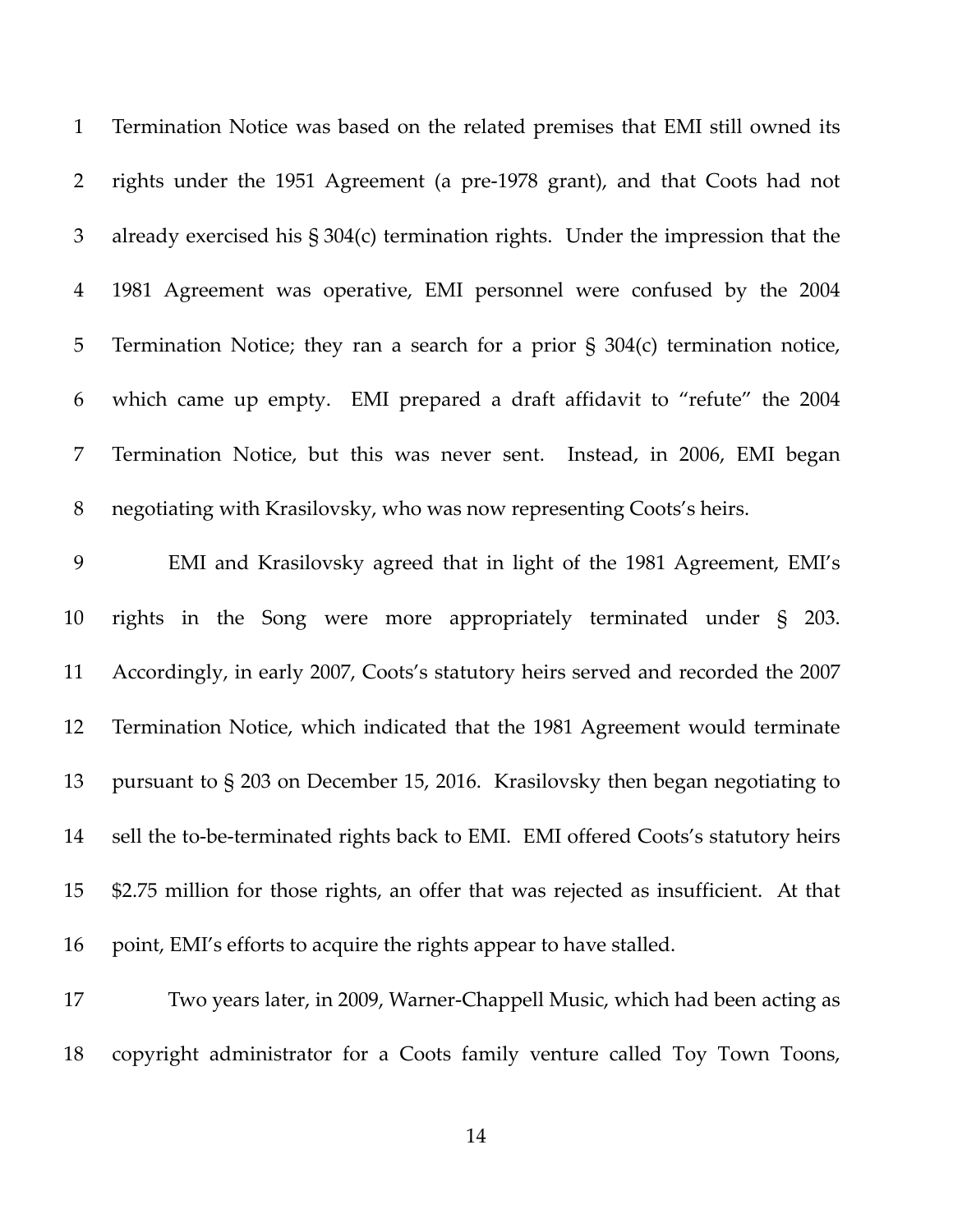| $\mathbf{1}$   | wrote to EMI claiming the copyright in the Song under the 2004 Termination         |
|----------------|------------------------------------------------------------------------------------|
| $\overline{2}$ | Notice—apparently having returned to the position that termination of the 1951     |
| $\mathfrak{Z}$ | Agreement had never taken place. EMI responded to this letter through outside      |
| $\overline{4}$ | counsel, asserting that its copyright "has not been and cannot be terminated" and  |
| 5              | would expire in 2029. J.A. 84. EMI claimed that § 304(d) termination was           |
| 6              | unavailable because Coots had already exercised his § 304(c) termination right in  |
| 7              | the 1981 Agreement, and that § 304(d) "does not provide a second right to          |
| 8              | terminate where the right of termination has already been exercised." J.A. 85.     |
| 9              | In 2012, Coots's statutory heirs served and recorded the 2012 Termination          |
| 10             | Notice. [A88-89.] Like the 2007 Termination Notice, the 2012 Termination Notice    |
| 11             | cited § 203, not § 304(d), as the source of the heirs' right to terminate the 1981 |
| 12             | Agreement. But "in an abundance of caution," Appellants' Br. at 23, the 2012       |
| 13             | Termination Notice assumed that the 2007 Termination Notice was premature, on      |
| 14             | the theory (which Coots's statutory heirs anticipated EMI might advance) that      |
| 15             | the 1981 Agreement was a grant "cover[ing] the right of publication of the work,"  |
| 16             | 17 U.S.C. § 203(a)(3), and that the "publication" of the Song under the 1981       |
| 17             | Agreement, which resulted in EMI's owning the nineteen years' worth of rights      |
| 18             | spanning from 1990 to 2009, took place in 1990. On that potentially available      |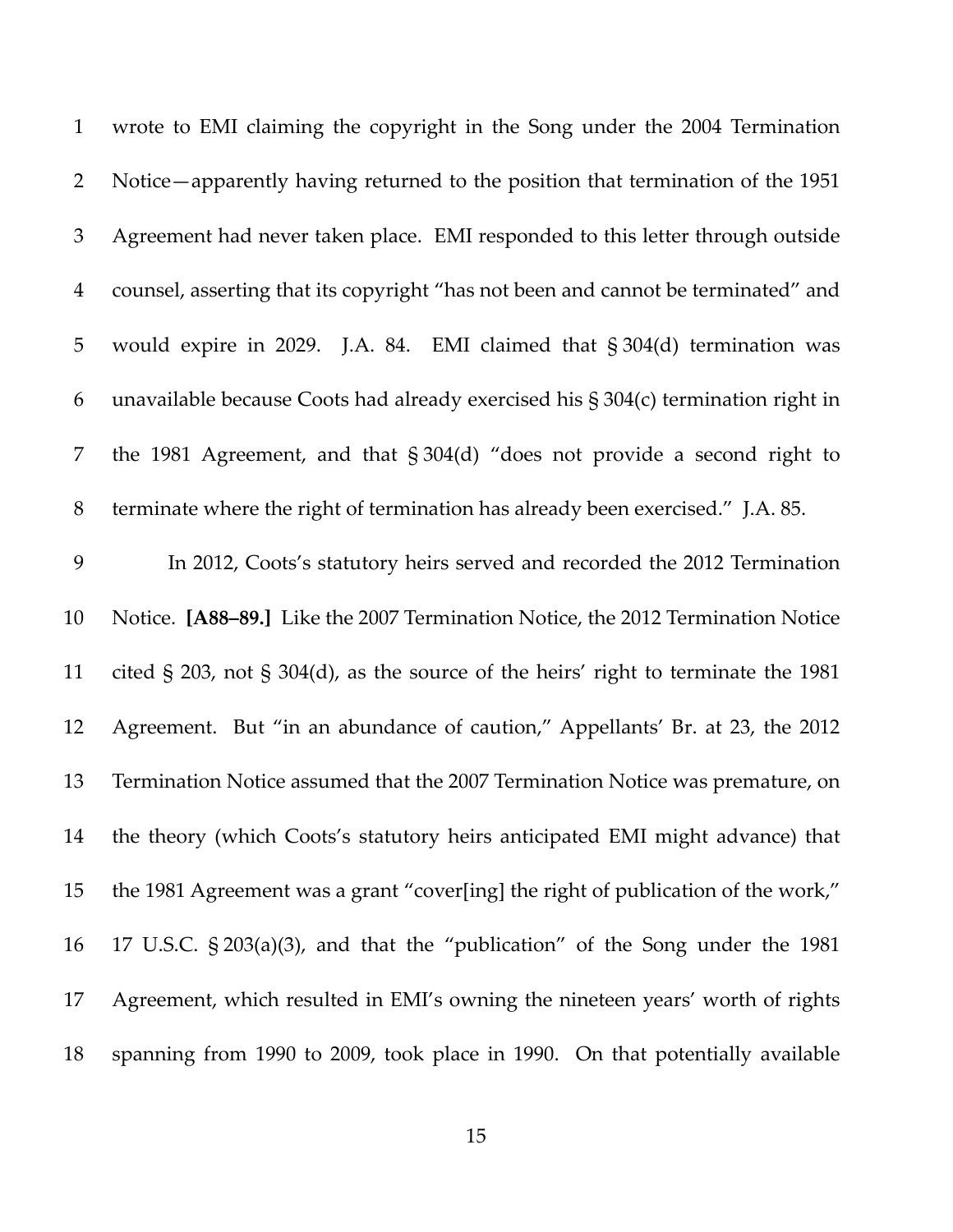theory, the 1981 Agreement could not be terminated until December 15, 2021— i.e., forty years after the agreement's execution. *See id.* ("[I]f the grant covers the right of publication of the work, the [five‐year] period [during which termination is available] begins at the end of thirty‐five years from the date of publication of the work under the grant or at the end of forty years from the date of execution of the grant, whichever term ends earlier.").

 On December 16, 2011, Plaintiffs sued EMI in the United States District Court for the Southern District of Florida, seeking a declaration that the 2004 Termination Notice had terminated EMI's rights in the Song on December 31, 2009, or, alternatively, that the 2007 Termination Notice would terminate EMI's rights on December 15, 2016. The Florida court granted EMI's motion to dismiss for lack of personal jurisdiction, and Plaintiffs brought this action in the Southern District of New York on December 21, 2012. Plaintiffs now seek a declaration that the 2007 Termination Notice will terminate EMI's rights on December 15, 2016, or, alternatively, that the 2012 Termination Notice will terminate EMI's rights on December 16, 2021. 

17 Following discovery, the parties cross-moved for summary judgment. On December 16, 2013, the district court granted EMI's motion and denied Plaintiffs',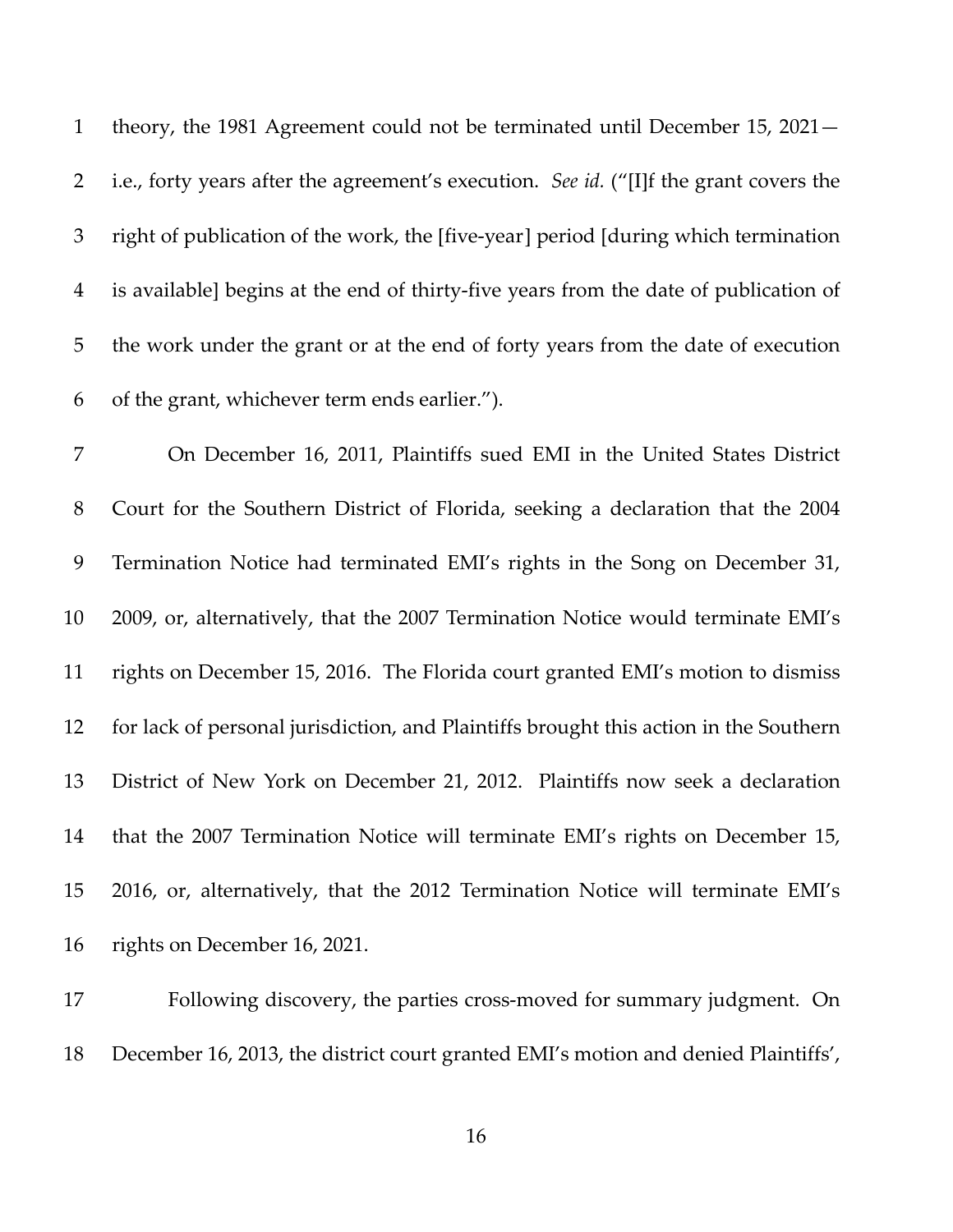holding that since the 1981 Termination Notice was never recorded, EMI owns its rights in the Song under the 1951 Agreement—which, as a pre‐1978 grant, is not terminable under § 203. *Baldwin v. EMI Feist Catalog, Inc.*, 989 F. Supp. 2d 344, 352–55 (S.D.N.Y. 2013). Although Plaintiffs had not specifically argued that the 2004 Termination Notice terminated the 1951 Agreement in 2009 under § 304(d), the district court rejected any such argument, concluding that § 304(d) was unavailable because "Plaintiffs exercised their Section 304(c) termination rights when they served the 1981 Notice on EMI and secured a substantial \$100,000 bonus payment." *Id.* at 355. Accordingly, the district court concluded that EMI's rights would survive until 2029. Judgment was entered on December 17, 2013, and Plaintiffs timely appealed.

## **DISCUSSION**

 We review a district court's grant of summary judgment de novo. *Back v. Hastings on Hudson Union Free Sch. Dist.*, 365 F.3d 107, 122 (2d Cir. 2004). Summary judgment is appropriate when, viewing the evidence in the light most favorable to the non‐moving party, *see Nabisco, Inc. v. Warner‐Lambert Co.*, 220 F.3d 43, 45 (2d Cir. 2000), "there is no genuine dispute as to any material fact and the movant is entitled to judgment as a matter of law," Fed. R. Civ. P. 56(a). A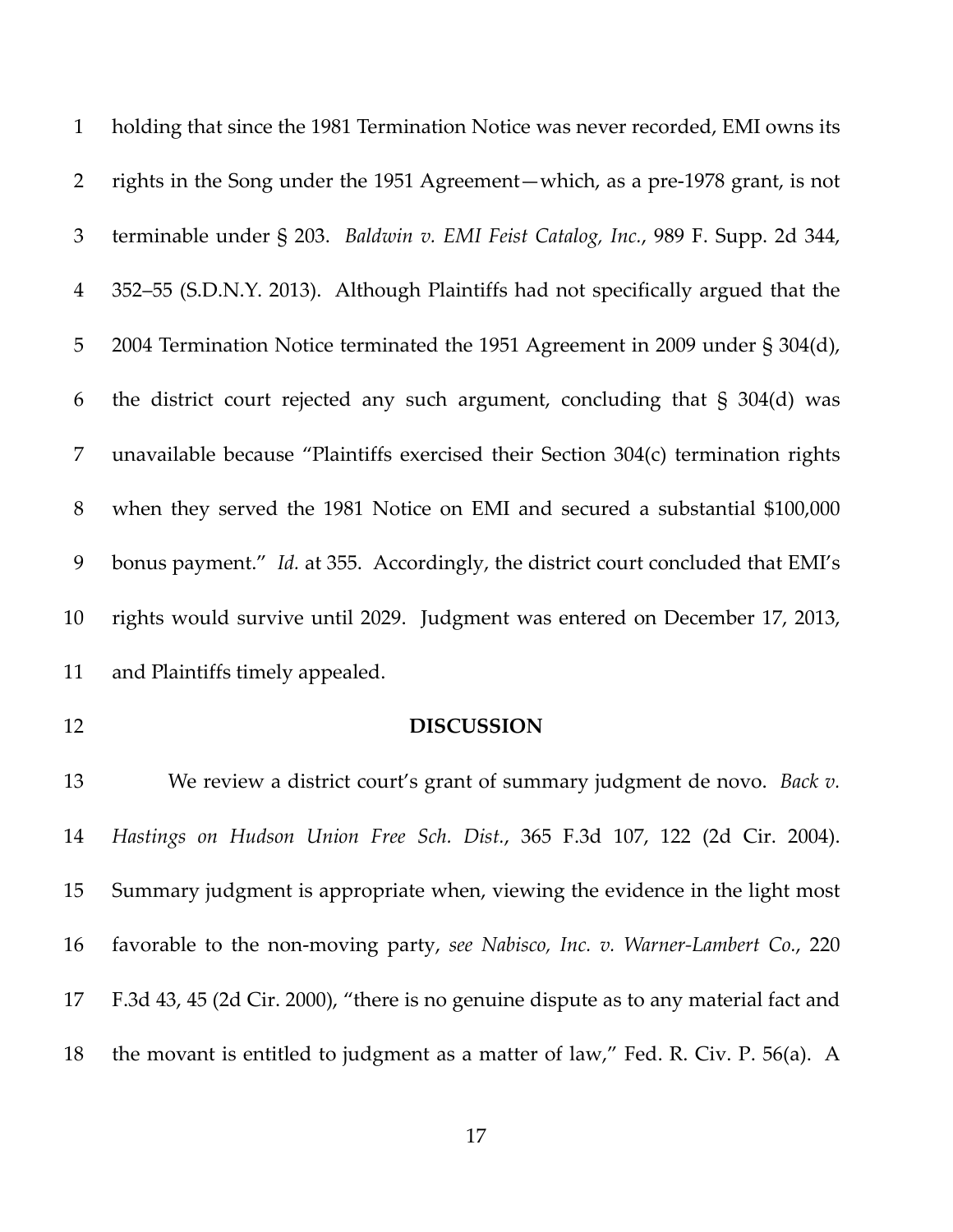fact is material if it "might affect the outcome of the suit under the governing law," and a dispute is genuine if "the evidence is such that a reasonable jury could return a verdict for the nonmoving party." *Anderson v. Liberty Lobby, Inc.*, 477 U.S. 242, 248 (1986).

**I.**

 The first question we must address is whether EMI owns its rights in the 7 Song under the 1951 Agreement or, instead, under the 1981 Agreement.<sup>3</sup> The 2007 Termination Notice and the 2012 Termination Notice purported to terminate EMI's rights pursuant to 17 U.S.C. § 203, but § 203 termination rights are not available against pre‐1978 grants. *See* 17 U.S.C. § 203(a). Accordingly, if the 1951 Agreement is the source of EMI's rights, Plaintiffs cannot terminate those rights under § 203. Plaintiffs argue that the 1981 Agreement superseded the 1951 Agreement and, upon doing so, became the operative source of EMI's rights. EMI responds that the 1981 Agreement did not supersede the 1951 Agreement, and that Coots's failure to record the 1981 Termination Notice means that the 1951 Agreement was never terminated and therefore remains in effect.

<sup>&</sup>lt;sup>3</sup> For simplicity's sake, we refer to EMI, Feist, and Robbins collectively as "EMI" throughout the remainder of the opinion.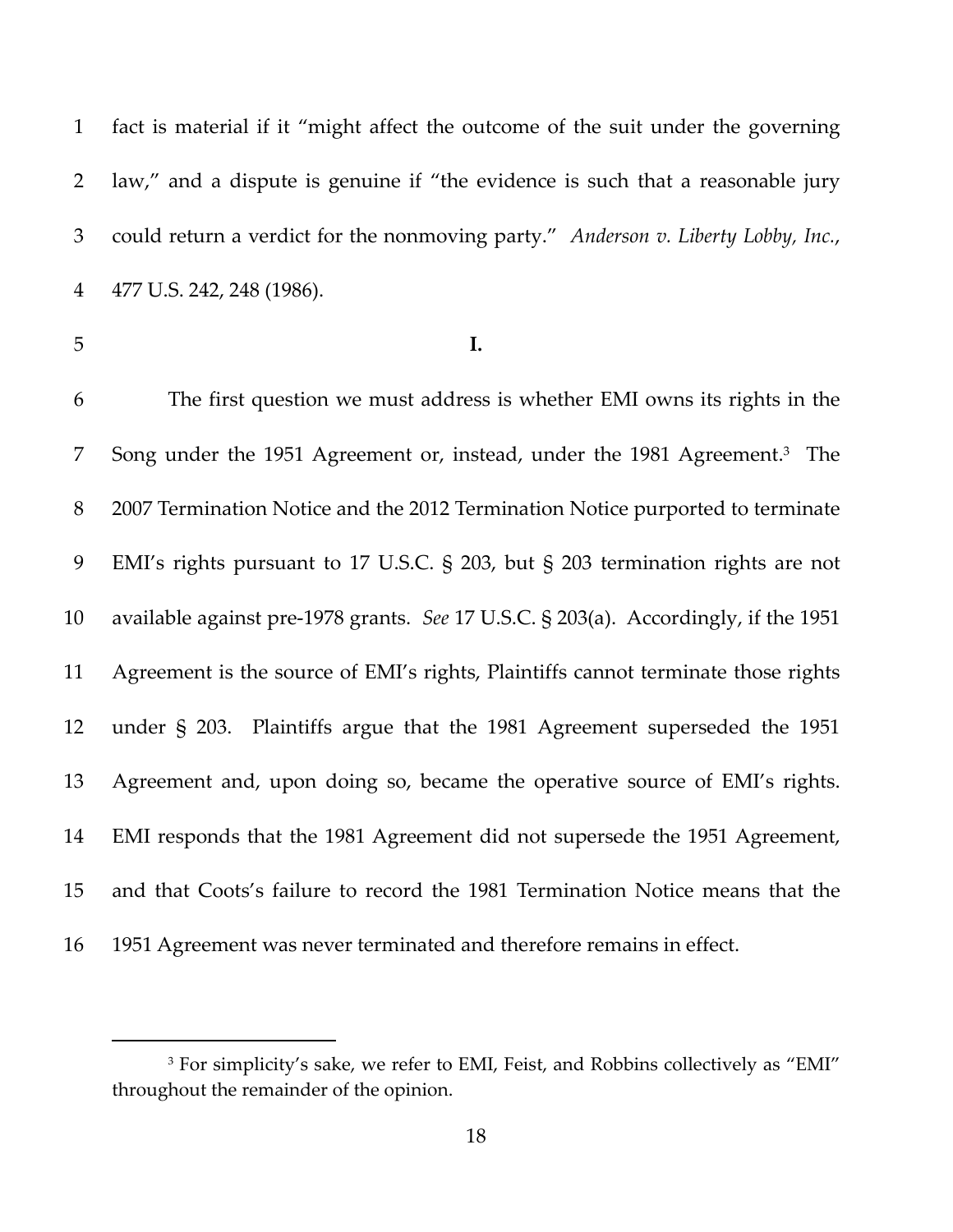| 2              | Some preliminary discussion is necessary to understand the parties'                |
|----------------|------------------------------------------------------------------------------------|
| 3              | dispute fully. As noted, $\S$ 304(c)(6)(D) provides that "[a] further grant, or    |
| $\overline{4}$ | agreement to make a further grant, of any right covered by a terminated grant is   |
| 5              | valid only if it is made after the effective date of the termination. As an        |
| 6              | exception, however, an agreement for such a further grant may be made between      |
| 7              | the author [or his statutory heirs] and the original grantee after the notice of   |
| $8\,$          | termination has been served as provided by" $\S$ 304(c)(4). We will refer to the   |
| 9              | exception permitting pre-termination, post-notice agreements with the original     |
| 10             | grantee as the "existing-grantee exception." This existing-grantee exception was   |
| 11             | included in the 1976 Act to give the grantee "some advantage over others in        |
| 12             | obtaining the terminated rights." 3 Nimmer § 11.08[A]; see Milne ex rel. Coyne v.  |
| 13             | Stephen Slesinger, Inc., 430 F.3d 1036, 1047–48 (9th Cir. 2005); Bourne Co. v. MPL |
| 14             | Commc'ns, Inc., 675 F. Supp. 859, 864-67 (S.D.N.Y. 1987).                          |
|                |                                                                                    |

 When an author or his statutory heirs serves a termination notice, the grantee's previously undivided copyright interest is effectively split into three pieces, one owned by the author or his statutory heirs and two owned by the grantee. The author (or his statutory heirs) holds a future interest in the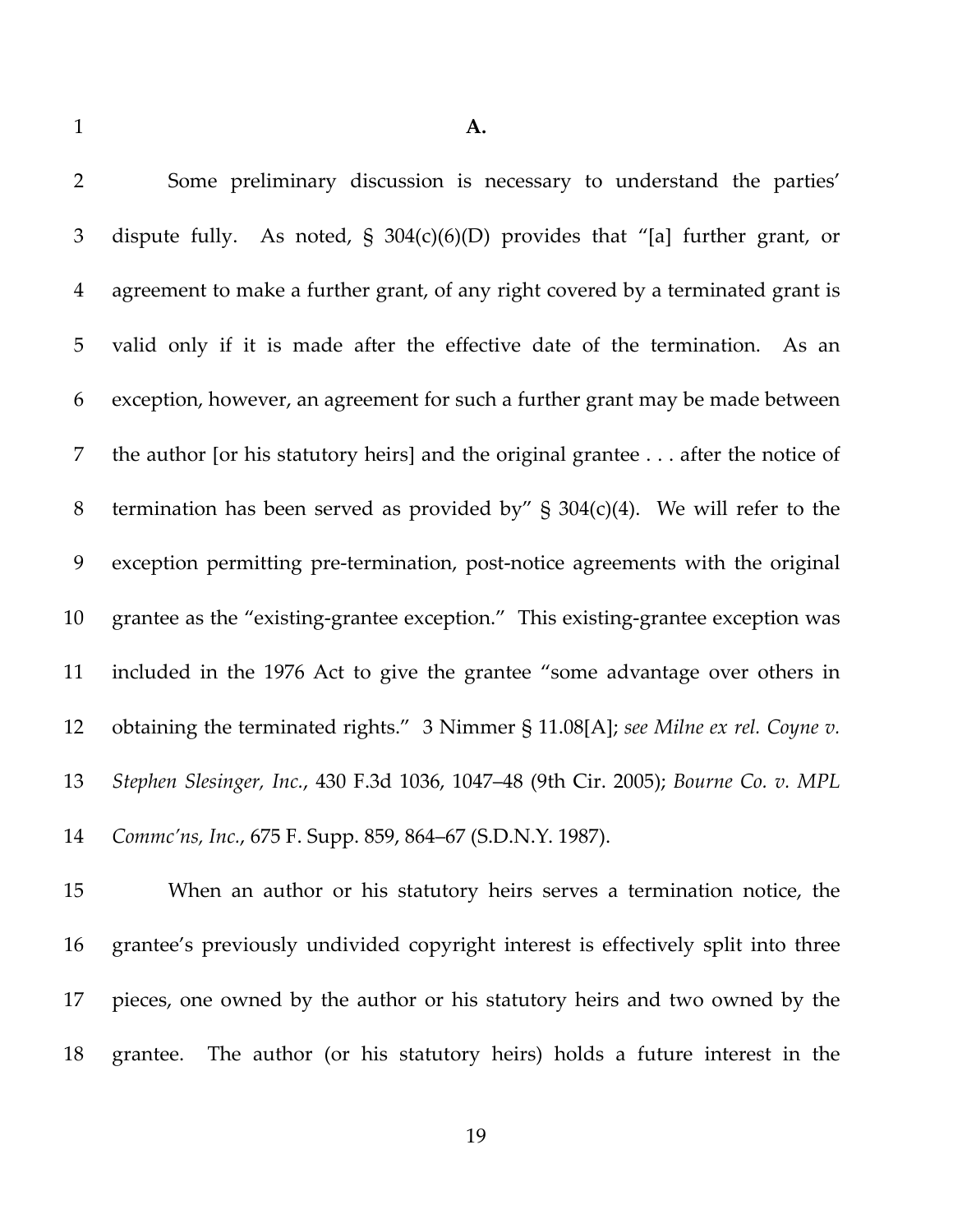copyright. *See* 17 U.S.C. § 304(c)(6) (providing that the "rights under this title that were covered by the terminated grant revert, upon the effective date of termination, to th[e] author" or his statutory heirs); *Mills Music, Inc. v. Snyder*, 469 U.S. 153, 162 (1985) (labeling the post‐termination interest a "reversion"). *See generally* Restatement (Third) of Prop.: Wills & Donative Transfers § 25.1 (Am. Law Inst. 2011) ("A future interest is an ownership interest in property that does not currently entitle the owner to possession or enjoyment of the property."). This future interest, however (unlike an author's renewal right under the 1909 Act), "become[s] vested on the date the notice of termination has been served," 17 U.S.C. § 304(c)(6); *see Range Road Music, Inc. v. Music Sales Corp.*, 76 F. Supp. 2d 375, 381 (S.D.N.Y. 1999), which gives the grantee confidence, in negotiations under the existing‐grantee exception, that the grantor actually has something to convey. *Compare* 3 Nimmer § 11.08[A] (if the grantor dies after signing a new agreement but before the termination date, "the original grantee is entitled to claim the benefit of the further grant of the terminated rights" because "the termination interest vested upon service"), *with Miller Music*, 362 U.S. at 378 (noting that under the 1909 Act, "assignees of renewal rights [took] the risk that the rights acquired [would] never vest in their assignors").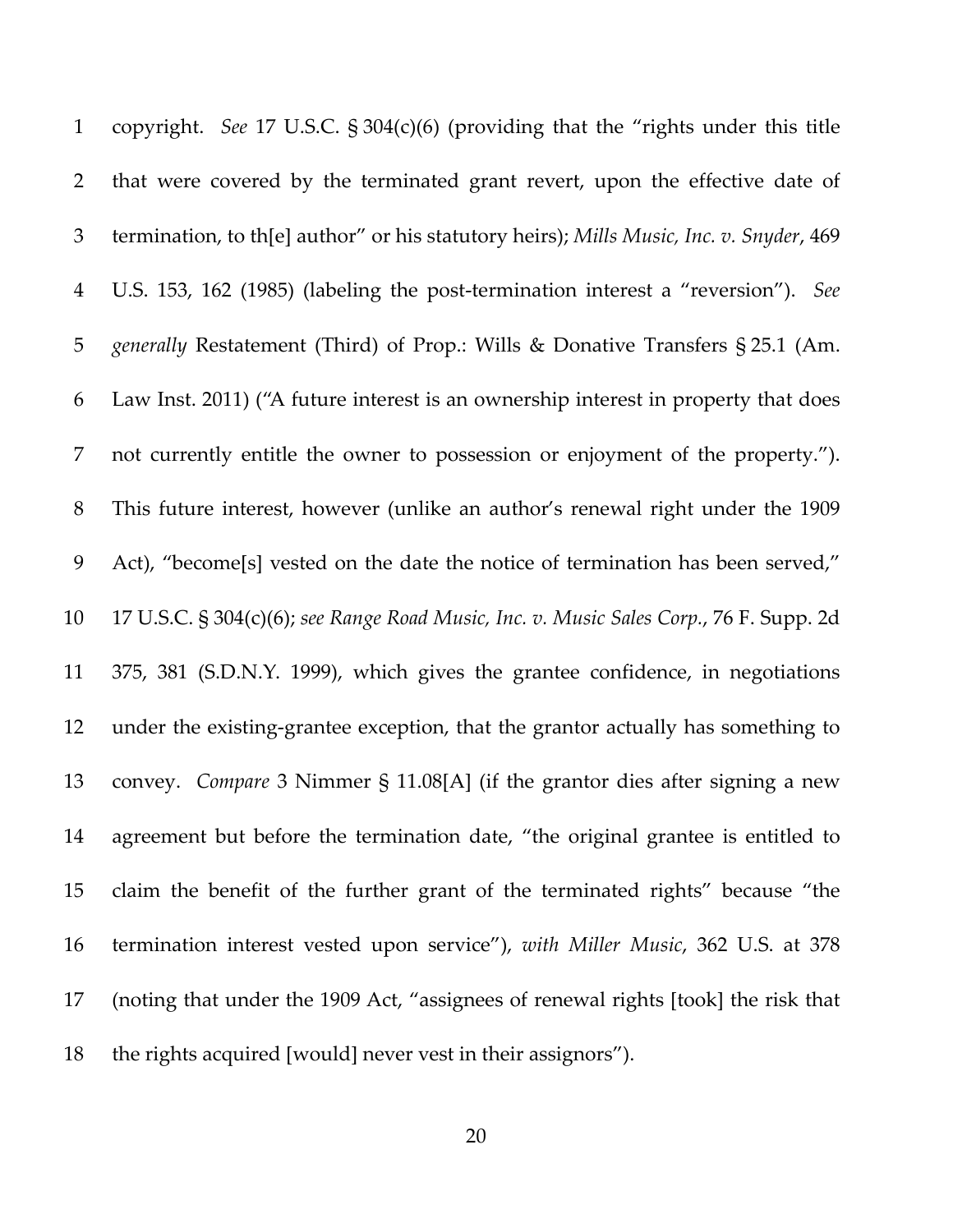| $\mathbf{1}$   | Although an author's (or his statutory heirs') interest vests immediately              |
|----------------|----------------------------------------------------------------------------------------|
| $\overline{2}$ | upon service of a termination notice, it becomes possessory-i.e., it entitles the      |
| 3              | author (or his statutory heirs) to ownership of the copyright—only if the notice is    |
| $\overline{4}$ | recorded before the termination date. See 17 U.S.C. $\S 304(c)(4)(A)$ ("A copy of the  |
| 5              | notice shall be recorded in the Copyright Office before the effective date of          |
| 6              | termination, as a condition to its taking effect."). In other words, even after a      |
| 7              | notice is served, the interest that vests upon service may be divested if the notice   |
| 8              | is not recorded, and the grantee will continue to own the copyright through the        |
| 9              | end of the extended renewal term. See id. § 304(c)(6)(F) ("Unless and until            |
| 10             | termination is effected under this subsection, the grant, if it does not provide       |
| 11             | otherwise, continues in effect for the remainder of the extended renewal term.");      |
| 12             | 3 Nimmer § 11.06[B] ("Recordation is not a condition precedent to vesting,             |
| 13             | but a failure to record prior to the effective date of termination constitutes failure |
| 14             | to satisfy a condition subsequent, and therefore results in invalidation."). So        |
| 15             | upon being served with a termination notice, the grantee—by virtue of the              |
| 16             | existing grant-holds both a present interest scheduled to terminate on the             |
| 17             | notice's effective date and a contingent future interest that will vest on that date   |
| 18             | and entitle the grantee to possession if the notice goes unrecorded. (In common        |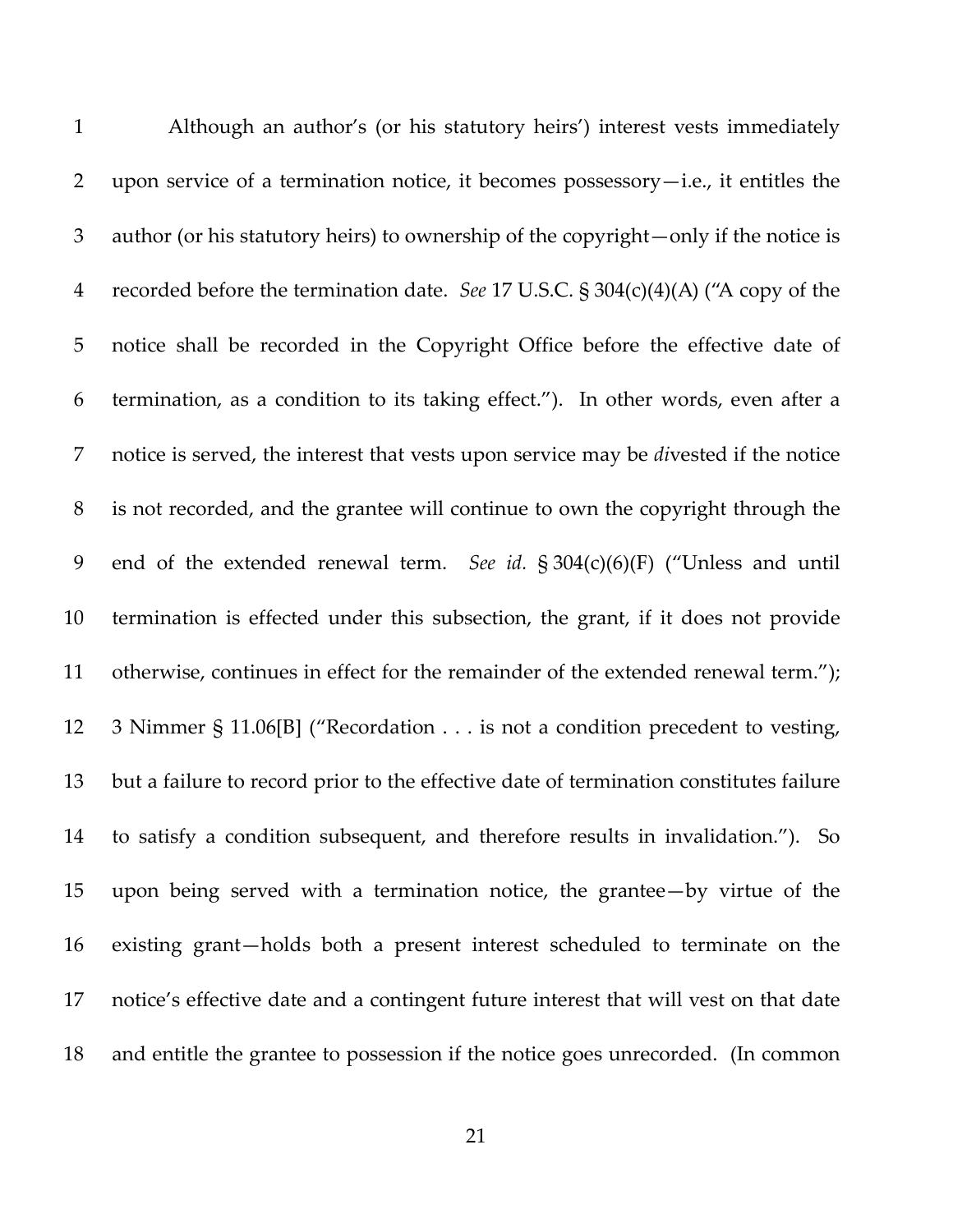law property terms, these two interests are analogous to a term of years and a contingent remainder, respectively. *See, e.g.*, Jesse Dukeminier et al., *Property* 274 (7th ed. 2010)).

 With this background in mind, in the prototypical agreement 5 contemplated by the existing-grantee exception, the author or his statutory heirs convey only the future interest that vested in them upon service of the termination notice—that is, the only interest they hold at the time the notice is served. In effect, EMI claims that the 1981 Agreement is such a prototypical agreement, and that Coots conveyed to EMI *only* the vested future interest scheduled to revert to him upon termination. From this premise, EMI argues that the 1951 Agreement remained in place as the source of EMI's *other* two interests in the Song—i.e., the present interest that would have terminated in 1990 had the notice been recorded and the future interest contingent on the non‐ recordation of the 1981 Termination Notice. When the notice's effective date passed without its being recorded, EMI urges, EMI's contingent future interest vested and entitled it to ownership of the Song's copyright. Accordingly, on EMI's view that that contingent interest arises from the 1951 Agreement, which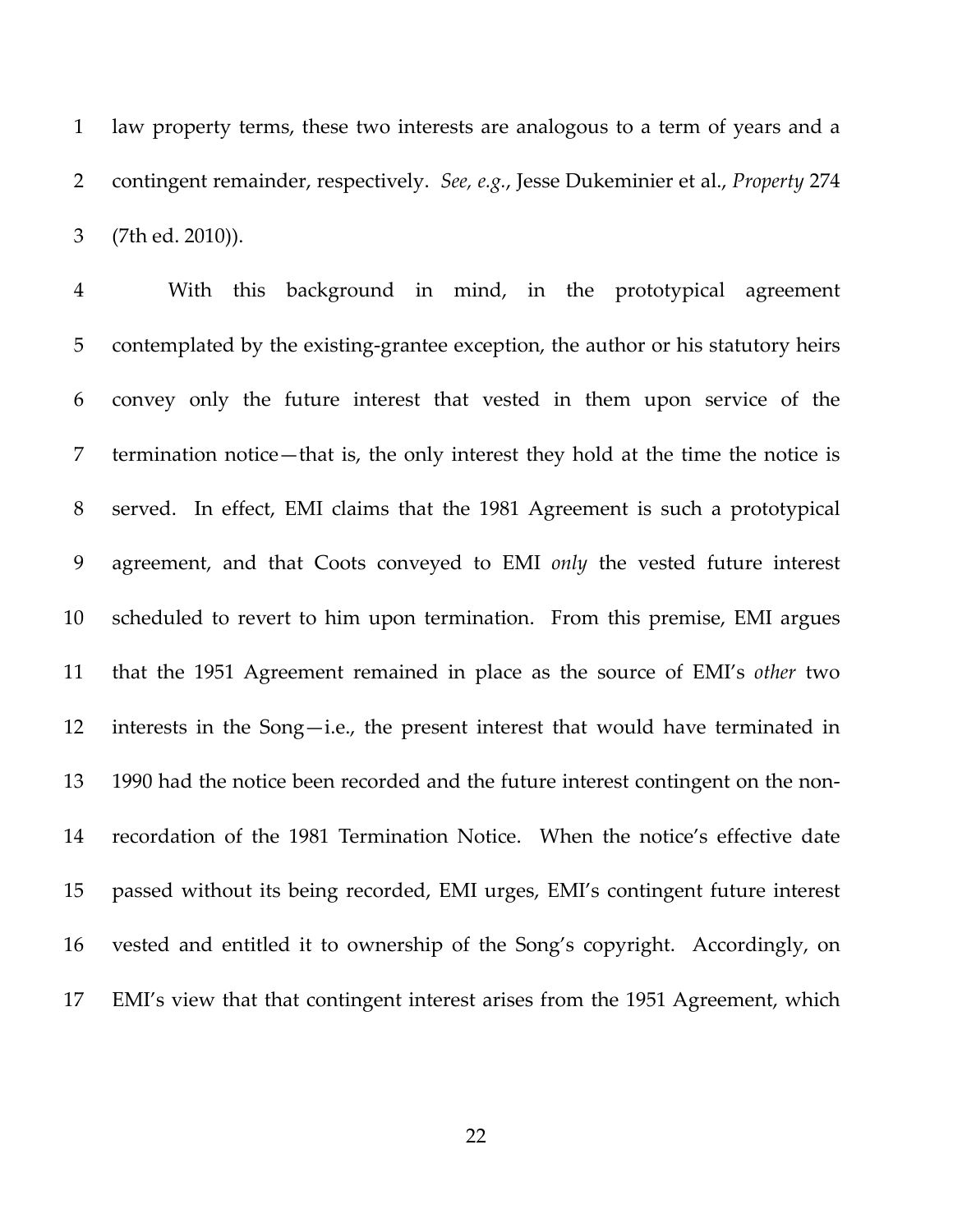remains in place, it claims that it currently owns the Song's copyright under the 1951 Agreement. We disagree.

## **B.**

 The 1981 Agreement not only granted EMI the future interest scheduled to revert to Coots upon termination, it also replaced the 1951 Agreement as the source of EMI's existing rights in the Song. "[W]here the parties have clearly expressed or manifested their intention that a subsequent agreement supersede or substitute for an old agreement, the subsequent agreement extinguishes the old one." *Northville Indus. Corp. v. Fort Neck Oil Terminals Corp.*, 474 N.Y.S.2d 122, 10 125 (App. Div. 1984).<sup>4</sup> The question is simply whether the parties intended for the new contract to substitute for the old one, and that intention, if otherwise clear, need not be articulated explicitly in the new agreement. *See Moers v. Moers*, 128 N.E. 202, 203 (N.Y. 1920) (indicating that a new contract may discharge prior obligations "expressly or through implication"); *Sheehy v. Andreotti*, 605 N.Y.S.2d 257, 259 (App. Div. 1993) (asking whether the new contract, "as a matter of intention, expressed or implied, was a substitution for the prior agreement"); 29 Samuel Williston & Richard A. Lord, *A Treatise on the Law of Contracts* § 73:36 (4th

 The 1981 Agreement contains a New York choice‐of‐law clause **[A63]**, and the parties do not dispute that New York law applies. *See Steinbeck*, 537 F.3d at 200 n.4.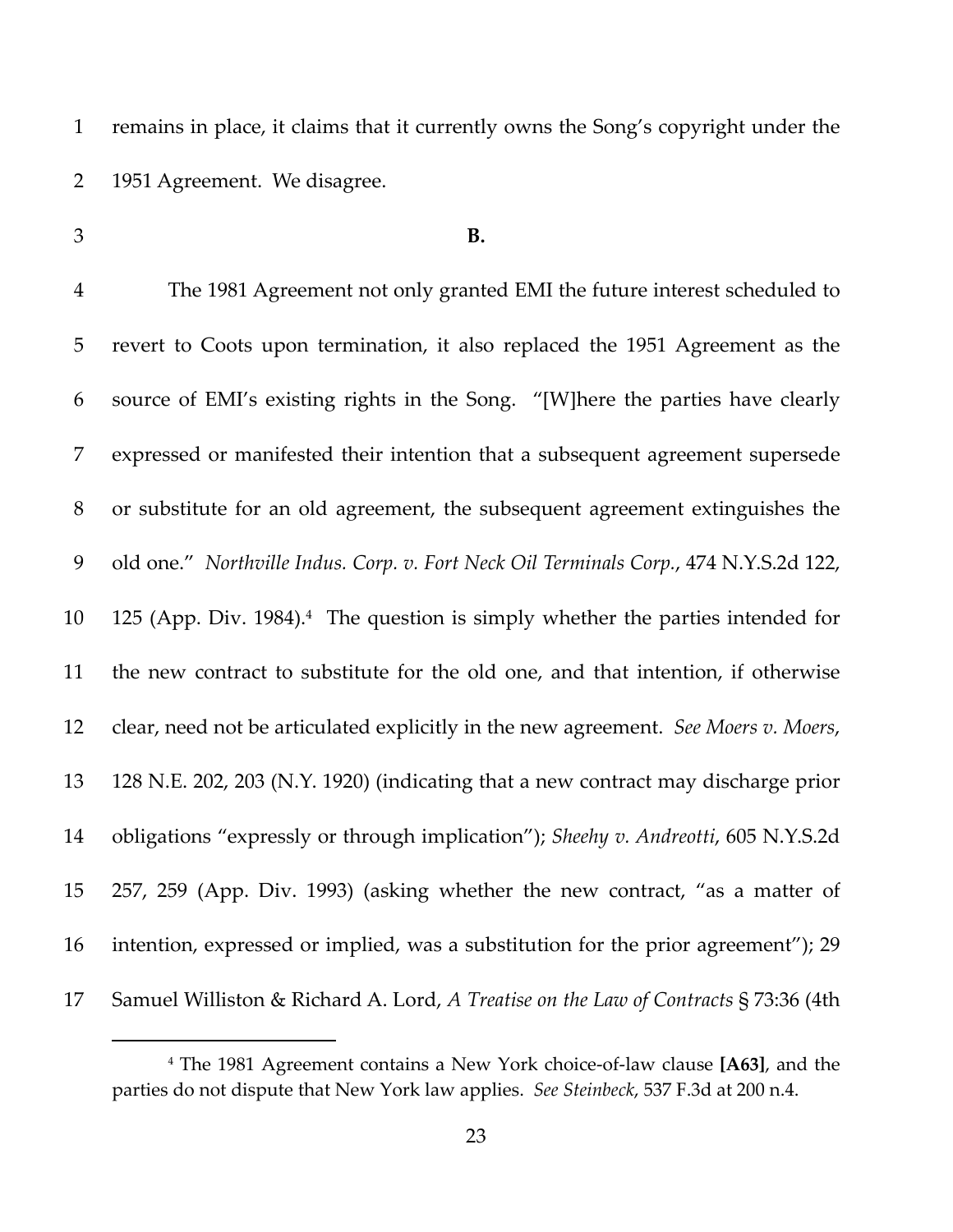| $\mathbf{1}$   | ed. 1993) ("[T]he intent of the parties that the new agreement is to abrogate the                                                              |
|----------------|------------------------------------------------------------------------------------------------------------------------------------------------|
| $\overline{2}$ | former contract" can be "determined either expressly or by implication from the                                                                |
| 3              | new contract's provisions"); 13 Margaret N. Kniffin, Corbin on Contracts                                                                       |
| $\overline{4}$ | §71.1 (Joseph M. Perillo ed., rev. ed. 1998) ("The question is wholly one of                                                                   |
| 5              | intention, to be determined by the usual process of interpretation, implication,                                                               |
| 6              | and construction, gleaned from the expression of the parties.").                                                                               |
| 7              | The parties to the 1981 Agreement "clearly manifested" an intention to                                                                         |
| $8\,$          | replace the 1951 Agreement and not merely to convey to EMI Coots's future                                                                      |
| 9              | interest in the nineteen-year statutory renewal term extension. The relevant                                                                   |
| 10             | language is contained in $\S 1$ of the 1981 Agreement, which reads as follows:                                                                 |
| 11<br>12       | Grantor hereby sells, assigns, grants, transfers and sets over to Grantee<br>[1] all rights and interests whatsoever now or hereafter known or |
| 13<br>14       | existing, heretofore or at any time or times hereafter acquired or<br>possessed by Grantor in and to [the Song]under any and all renewals      |
| 15             | and extensions of all copyrights therein and [2] all United States                                                                             |
| 16             | reversionary and termination interests in copyright now in existence                                                                           |
| 17<br>18       | or expectant, including all rights reverted, reverting or to revert to<br>Grantor by reason of the termination of any transfers or licenses    |
| 19             | covering any extended renewal term of copyright pursuant to                                                                                    |
| 20             | Section 304 of the Copyright Act of 1976, together with all renewals                                                                           |
| 21             | and extensions thereof.                                                                                                                        |
| 22             | J.A. 59–60 (emphasis added). It is quite clear from the first half of the quoted                                                               |
| 23             | language that Coots was granting more than the vested future interest scheduled                                                                |

to revert to him or his statutory heirs upon termination; he was also granting "all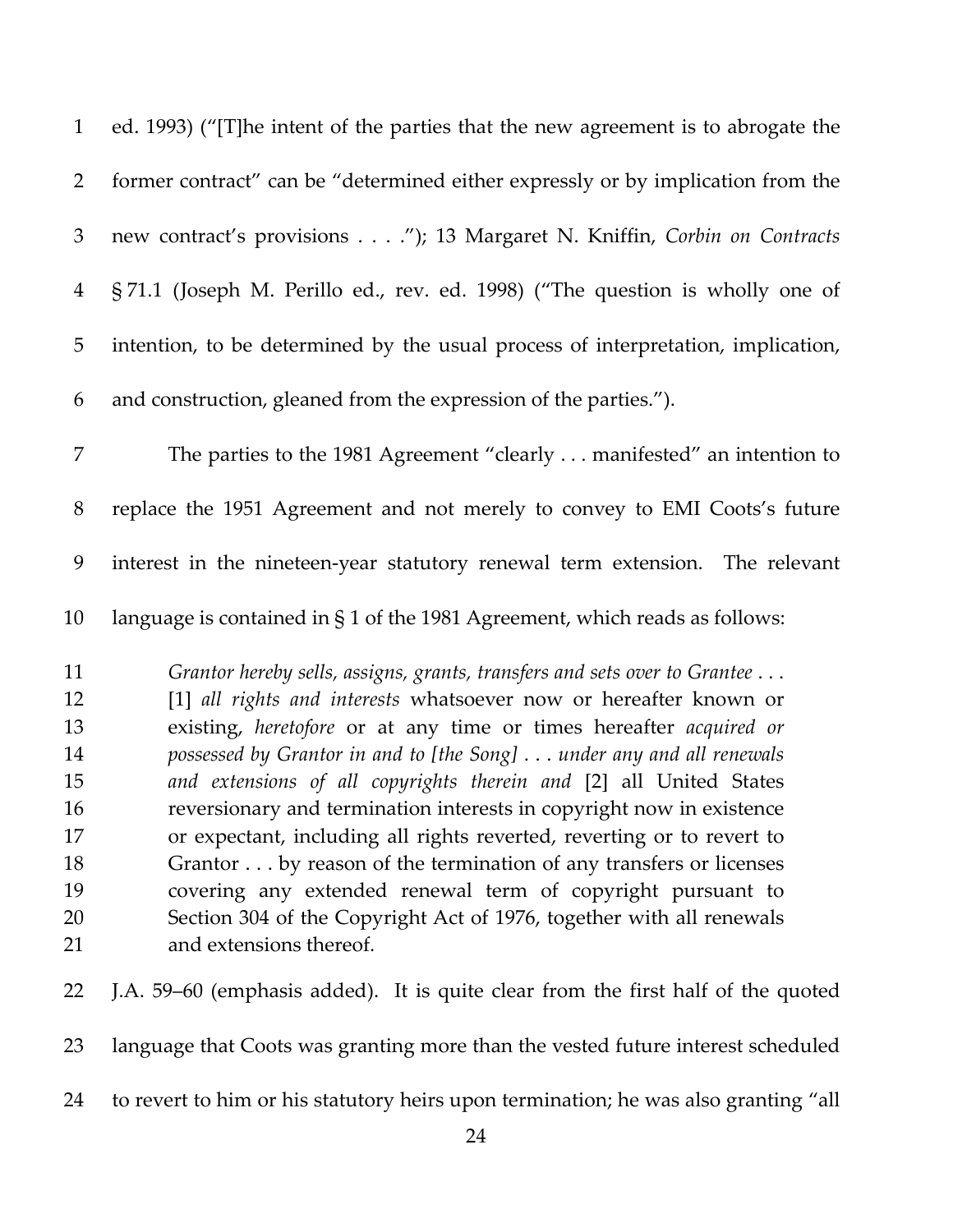| $\mathbf{1}$   | rights and interests heretofore acquired or possessed by [him] under                 |
|----------------|--------------------------------------------------------------------------------------|
| 2              | any and all renewals and extensions." Ignoring the bedrock principle that "[a]       |
| $\mathfrak{Z}$ | contract 'should be read to give effect to all its provisions," God's Battalion of   |
| $\overline{4}$ | Prayer Pentecostal Church, Inc. v. Miele Assocs., LLP, 845 N.E.2d 1265, 1267 (N.Y.   |
| $\overline{5}$ | 2006) (quoting Mastrobuono v. Shearson Lehman Hutton, Inc., 514 U.S. 52, 63          |
| 6              | (1995)), EMI makes no effort to explain why EMI and Coots would have included        |
| 7              | the first half of § 1 had they not meant for it to have some effect. But to give any |
| $8\,$          | effect to this language at all, we must read it as replacing the 1951 Agreement,     |
| 9              | creating a new conveyance of all of Coots's interest in the copyright at once, and   |
| 10             | not merely as a piecemeal conveyance of his reversionary interest. Put simply, it    |
| 11             | would make no sense to have two grants of the same exact rights be operative at      |
| 12             | the same time; if the first half of $\S1$ were not meant to replace the 1951         |
| 13             | agreement, there would be no reason for the parties to have included it.             |
| 14             | EMI's arguments to the contrary do not persuade us to ignore the first half          |
| 15             | of § 1. Relying on our decision in Penguin Group (USA) Inc. v. Steinbeck, 537 F.3d   |

 193, EMI points out that the 1981 Agreement does not explicitly rescind the 1951 Agreement or contain other language indicating a desire to replace that earlier contract. In *Steinbeck*, we observed that "parties to an agreement can mutually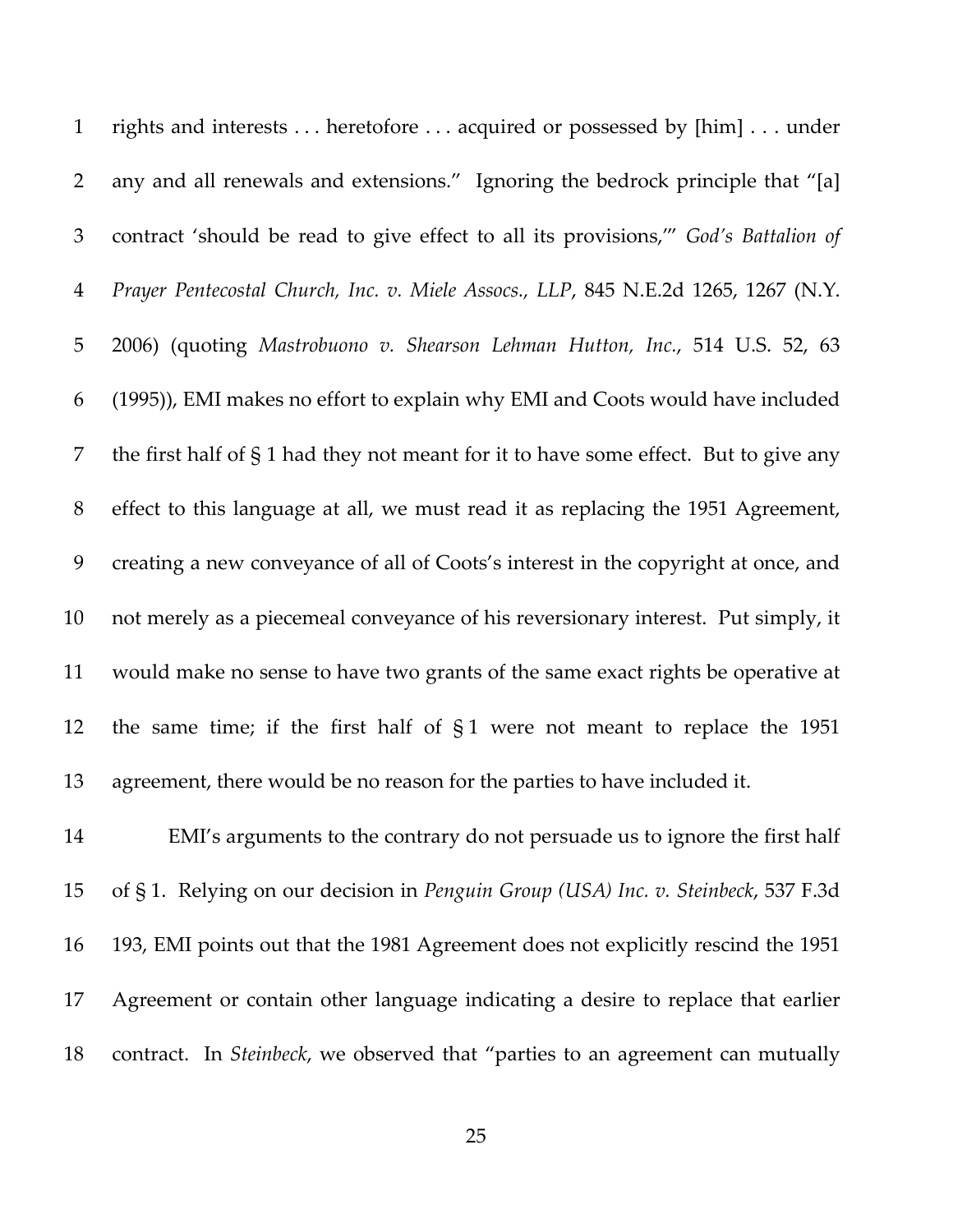agree to terminate it by expressly assenting to its rescission while simultaneously entering into a new agreement dealing with the same subject matter." *Id.* at 200 (quoting *Jones v. Trice*, 608 N.Y.S.2d 688, 688 (App. Div. 1994)). Relying on that principle, we held that an author or his legatee may, under the existing‐grantee exception, rescind an earlier grant of copyright and enter into a new contract conveying rights in the same work to the same grantee.5 6 *See id.* at 200–04; *accord*

Although we hold that the 1981 Agreement replaced the 1951 Agreement as the source of EMI's rights, this case neither implicates Nimmer's criticism nor conflicts with § 304(c)(5). Coots himself (as opposed to a legatee) executed the 1981 Agreement after serving a termination notice on EMI, and because Coots at that time owned both the statutory right to exercise termination and the post-termination interest that vested upon service of the notice, *see* 17 U.S.C. § 304(c)(1), (6)(B), no one else's termination rights were affected when Coots and EMI replaced the 1951 Agreement with the 1981 Agreement. Because the 1981 Agreement did not cause anyone else to lose termination rights that they otherwise could have exercised, it cannot be a forbidden "agreement to the contrary." *See* 3 Nimmer § 11.07[E][1] (defining an "agreement to the contrary" as any agreement that "results in the practical inability to terminate the grant of copyright

<sup>5</sup> *Steinbeck* authorized a "[r]escission and [r]e‐grant" scenario, 3 Nimmer § 11.07[E][2][b][iv], pursuant to which Elaine Steinbeck, the owner of the copyright in John Steinbeck's books, entered into a 1994 agreement re‐granting rights to works originally granted in 1938. This scenario resulted in the author's statutory heirs losing their § 304 termination rights, because a post‐1978 grant replaced a pre‐1978 grant. *See Steinbeck*, 537 F.3d at 200. While Elaine Steinbeck owned the relevant copyrights, she shared the statutory § 304 termination rights with Steinbeck's sons from another marriage, and these separate parties never formed the majority necessary to terminate the 1934 grant under § 304(c). Thus, in *Steinbeck*, no § 304 termination notice was ever served. *Steinbeck* has been criticized for, in effect, permitting legatees to divest statutory heirs of their § 304 termination rights via contract, notwithstanding § 304(c)(5)'s admonition that termination "may be effected notwithstanding any agreement to the contrary." *See* 3 Nimmer § 11.07[E][2][b][iv] (noting that a rescission and re‐grant "extinguishes the children's right to terminate based on conduct of their adversary").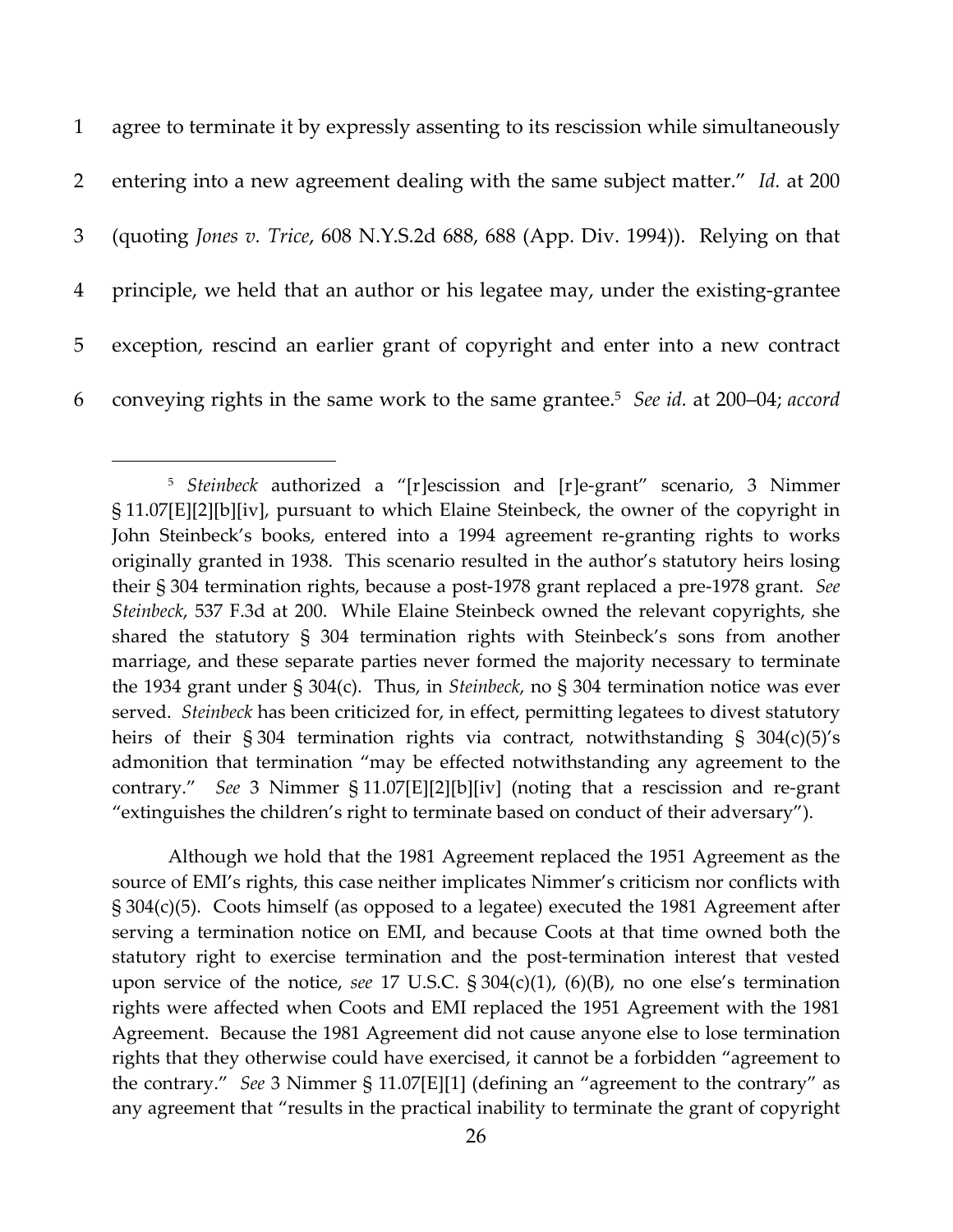*Milne*, 430 F.3d at 1042–48. As we have already explained, however, an intention to enter into a substitute contract may be express or implied. *See DC Comics v. Pac. Pictures Corp.*, 545 F. App'x 678, 680 (9th Cir. 2013) (unpublished) (holding that under New York law, a 1992 copyright grant superseded a 1938 grant to the same grantee even though the latter agreement "d[id] not, in express terms, cancel the 1938 agreement"); 17B C.J.S. *Contracts* § 597 (noting that a contract replaces a previous one concerning the same subject matter if the "subsequent contract either explicitly rescinds the earlier instrument[] *or* deals with the subject matter . . . so comprehensively as to be complete within itself.") (emphasis added). By granting EMI the same rights that it already owned under the 1951 Agreement *in addition* to the new interest that vested in Coots upon service of the 1981 Termination Notice, the 1981 Agreement made it sufficiently clear that the parties intended to replace the earlier contract. EMI cites the Ninth Circuit's decision in *Classic Media, Inc. v. Mewborn*, 532

 F.3d 978 (9th Cir. 2008), for the proposition that a grant of already‐granted rights does not replace the prior grant. *Mewborn*, however, is readily distinguishable. There, the defendant argued that a 1978 grant from the plaintiff—the daughter of

<u> Andreas Andreas Andreas Andreas Andreas Andreas Andreas Andreas Andreas Andreas Andreas Andreas Andreas Andr</u>

interest in a given work . . . under circumstances in which, but for the agreement, the ability to terminate would otherwise exist").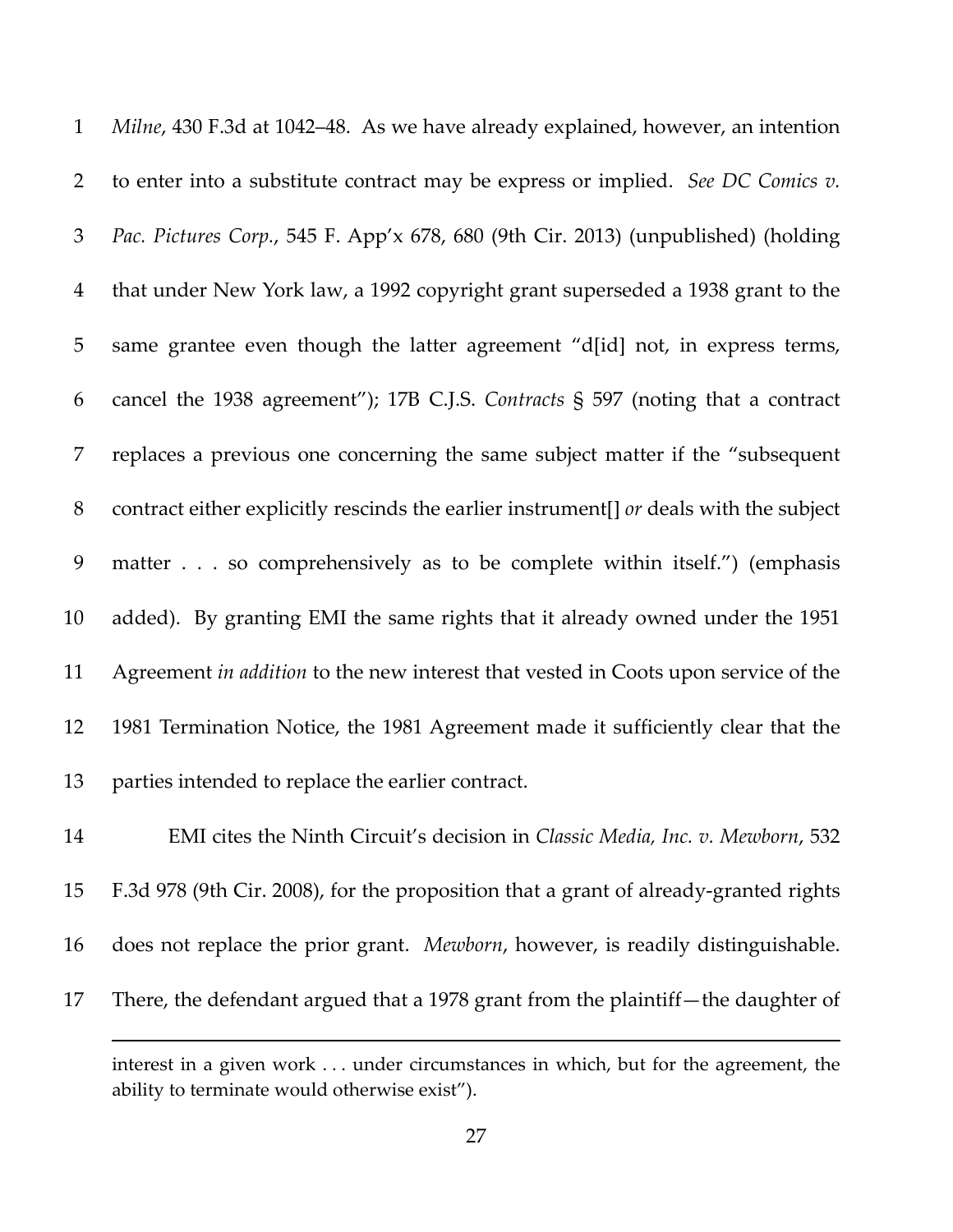Eric Knight, who wrote "Lassie Come Home"—superseded a 1976 grant between the same parties, so that the plaintiff could not exercise § 304(c) termination rights against the earlier grant. The court disagreed, holding that although the 1978 grant purported to convey certain movie, TV, and radio rights to the defendant, the 1976 grant had already conveyed the same exact rights, so the conveyance of those rights in the 1978 grant was "a nullity." *Id.* at 986. In other words, the plaintiff's mere conveyance of the same rights twice did not show that the later grant superseded the earlier one. In *Mewborn*, however, the 1978 grant (1) conveyed ancillary rights that had not been conveyed by the 1976 grant, (2) stated that the plaintiff was conveying all of the rights mentioned in the grant only "to the extent such rights [were] owned by [her]," and (3) expressly provided that those rights were being conveyed "in addition to the rights 13 granted ... under and pursuant to" the 1976 grant. *Id.* at 981. Those three provisions, read together, unmistakably signaled the parties' intention for the later contract to coexist alongside the earlier one, rather than replace it. No similar intention is evident from the 1981 Agreement's terms.

 Next, EMI points to § 3(a) of the 1981 Agreement, in which Coots represented that he had served and recorded the 1981 Termination Notice, and in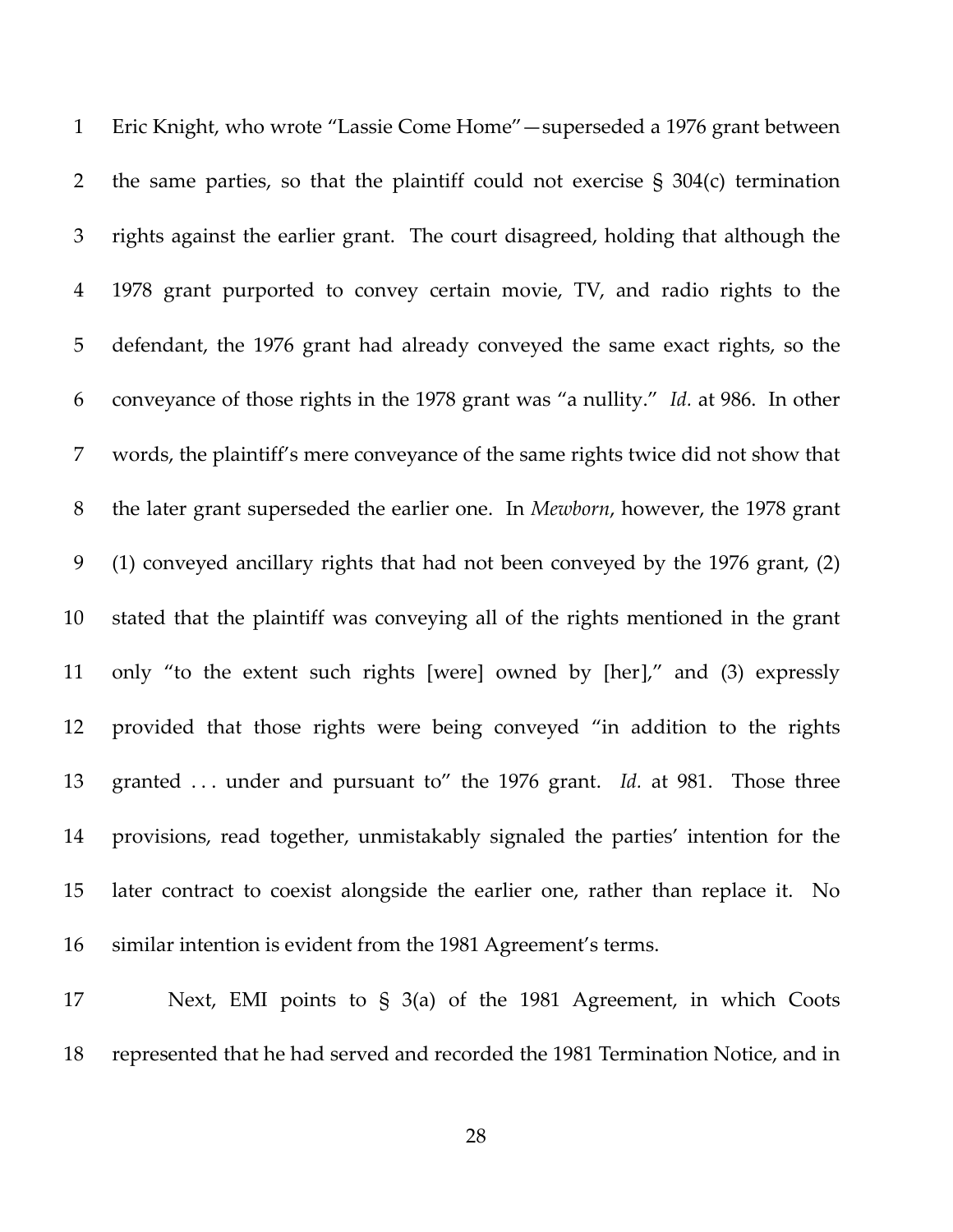which the parties agreed that the notice "shall for the purposes of this agreement and Section 304(c)(6)(D) of the Copyright Act of 1976 be deemed to have been served upon Grantee, in advance of any further grant of rights hereunder, and shall be deemed to take effect at the earliest date possible under the Copyright Act of 1976." J.A. 60. Under the 1976 Act, the "earliest date possible" on which the 1981 Termination Notice could have taken effect was in 1990, so EMI argues that § 3(a) reflects the parties' belief that the 1951 Agreement would continue in effect until 1990: if the parties thought that the 1981 Agreement would replace the 1951 Agreement of its own force, why should it matter whether or when the 1981 Termination Notice took effect?

 EMI's argument, however, ignores the fact that the 1981 Termination Notice had already been served and (the parties thought at the time) recorded in the Copyright Office. That fact distinguishes this case from others in which an earlier grant was rescinded and replaced without the author's (or his statutory heirs') ever serving a termination notice, *see Steinbeck*, 537 F.3d at 202; *Milne*, 430 F.3d at 1040, and explains why the parties here clarified in § 1 of the 1981 Agreement that Coots's conveyance to EMI included "all United States reversionary and termination interests . . . including all rights reverted, reverting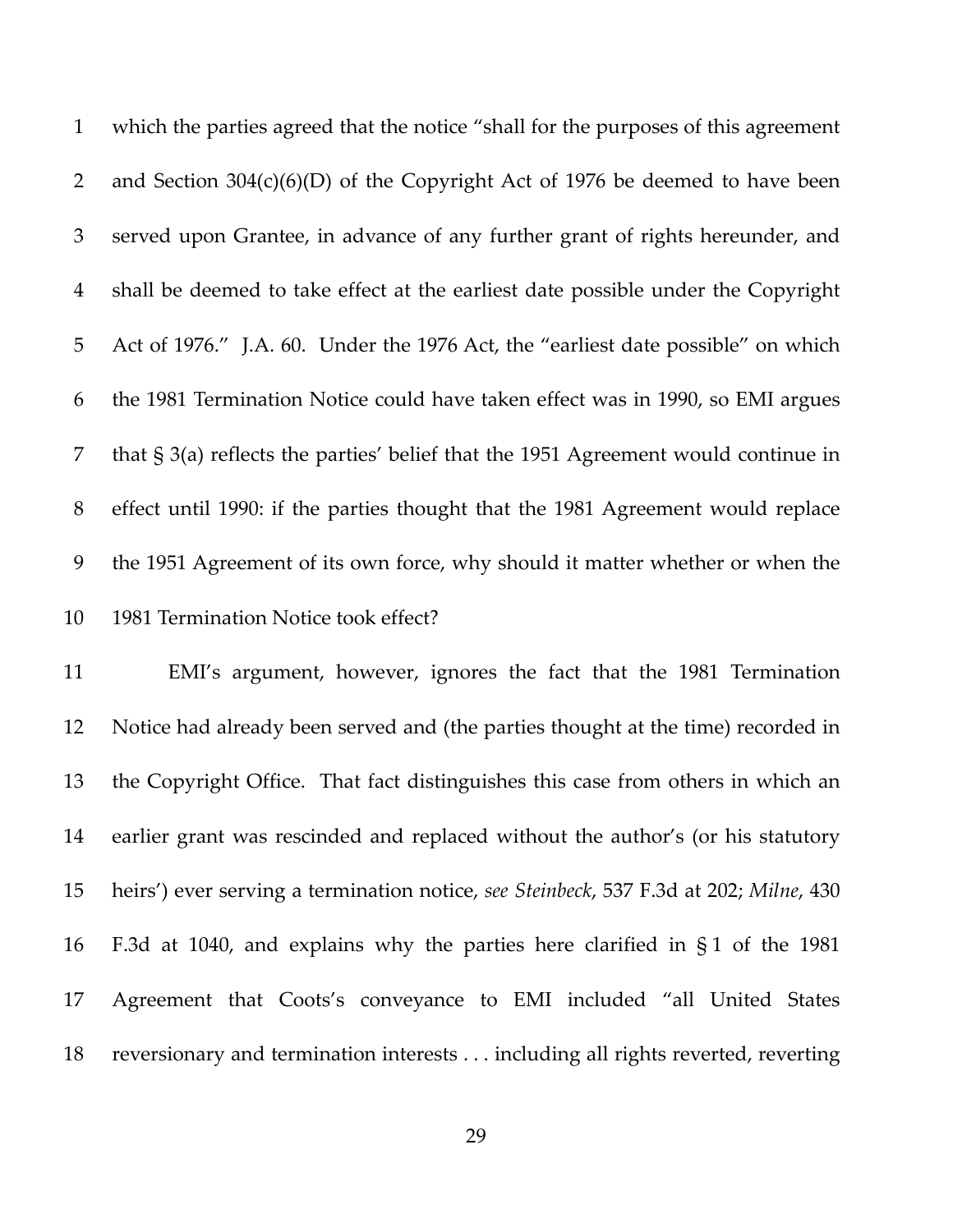1 or to revert to Grantor ... by reason of the termination." J.A. 60. Absent this assignment to EMI of Coots's future interest in the Song, it would not have been the least bit clear that the mere replacement of the 1951 Agreement by the 1981 Agreement would mean that the future interest that had *already vested* in Coots upon serving the 1981 Termination Notice would not, in fact, entitle him to ownership of the Song's copyright on the notice's effective date. *See* Benjamin Melniker & Harvey D. Melniker, *Termination of Transfers and Licenses Under the New Copyright Law*, 22 N.Y.L. Sch. L. Rev. 589, 604–05 (1977) (noting uncertainty regarding whether a termination notice would result in the termination of the 10 grantee's rights if the to-be-terminated grant were replaced between service of the notice and its effective date). Given this uncertainty, it was sensible for the 1981 Agreement to make unmistakably clear that EMI would receive whatever rights would revert to Coots on the 1981 Termination Notice's effective date notwithstanding the replacement of the 1951 Agreement. *See, e.g.*, *In re SRC Holding Corp.*, 545 F.3d 661, 670 (8th Cir. 2008) ("Nothing prevents the parties from using a 'belt and suspenders' approach in drafting . . . in order to be 'doubly sure.'").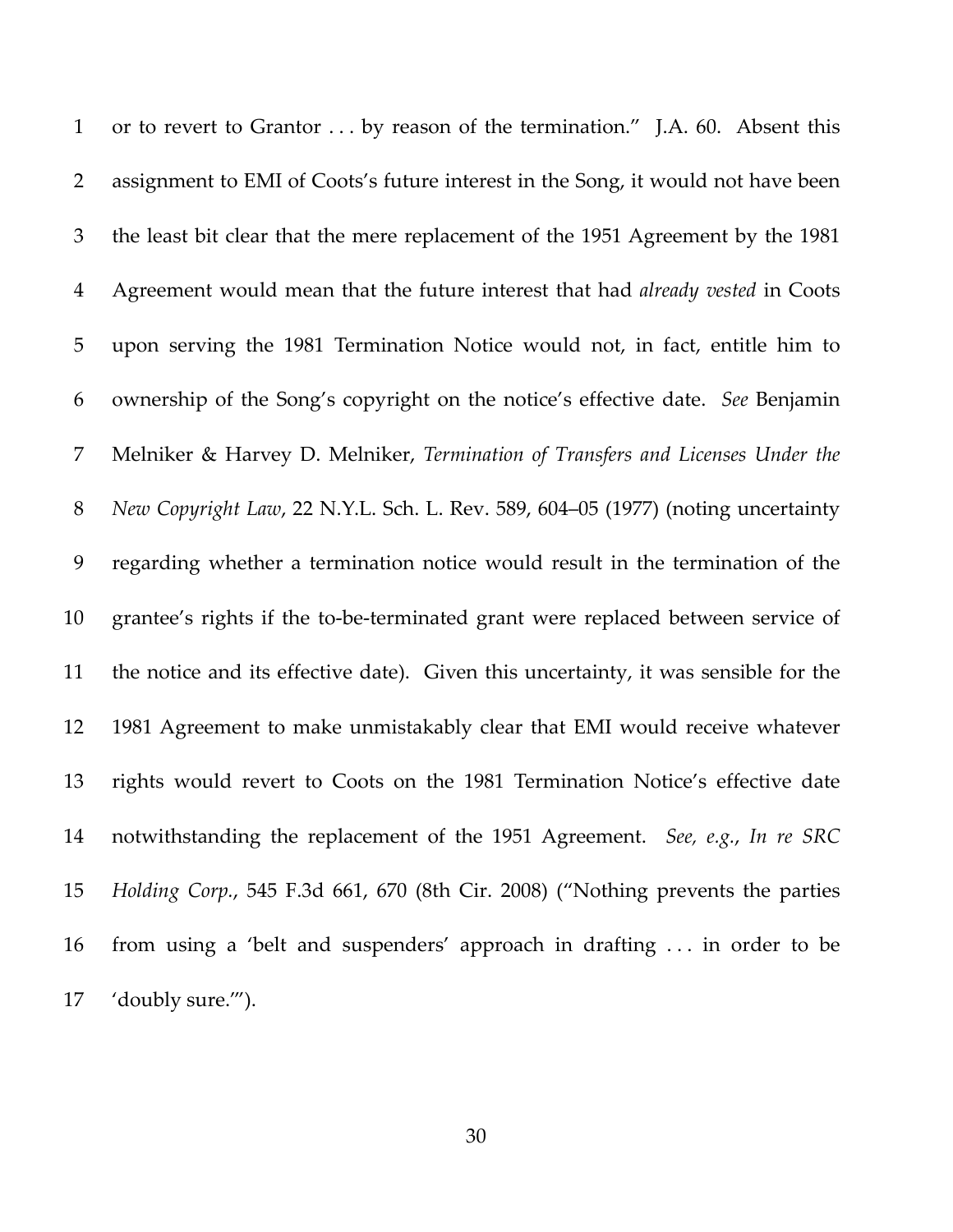| $\mathbf{1}$   | EMI points to one more provision of the 1981 Agreement: $\S$ 4(b), in which             |
|----------------|-----------------------------------------------------------------------------------------|
| $\overline{2}$ | EMI agreed to pay royalties "as specified in the [1951 Agreement]" for "the             |
| $\mathfrak{Z}$ | period of the Extended Renewal Term of Copyright." J.A. 62. The district court          |
| $\overline{4}$ | reasoned that the "Extended Renewal Term of Copyright" began only in 1990,              |
| 5              | and thus that if the 1981 Agreement had replaced the 1951 Agreement                     |
| 6              | immediately, Coots would not be entitled to any royalties from 1981 to 1990. See        |
| 7              | Baldwin, 989 F. Supp. 2d at 354. But the 1981 Agreement does not define the             |
| 8              | phrase "Extended Renewal Term of Copyright." Although often used to refer               |
| 9              | only to the nineteen-year extension added by the 1976 Act, see, e.g., Woods v.          |
| 10             | Bourne Co., 60 F.3d 978, 981, 982 (2d Cir. 1995), the phrase can naturally be           |
| 11             | understood to refer to the entire renewal term as extended by the 1976 Act. In fact,    |
| 12             | the statute itself arguably uses the phrase in this latter sense. See 17 U.S.C.         |
| 13             | $\S$ 304(c)(6)(F) ("Unless and until termination is effected under this subsection, the |
| 14             | grant  continues in effect for the <i>remainder</i> of the extended renewal term.")     |
| 15             | (emphasis added). Accordingly, $\S$ 4(b) easily can be read to require EMI to pay       |
| 16             | royalties for however much of the renewal term-as extended-was still                    |
| 17             | remaining after the contract was signed. In light of this plausible alternative         |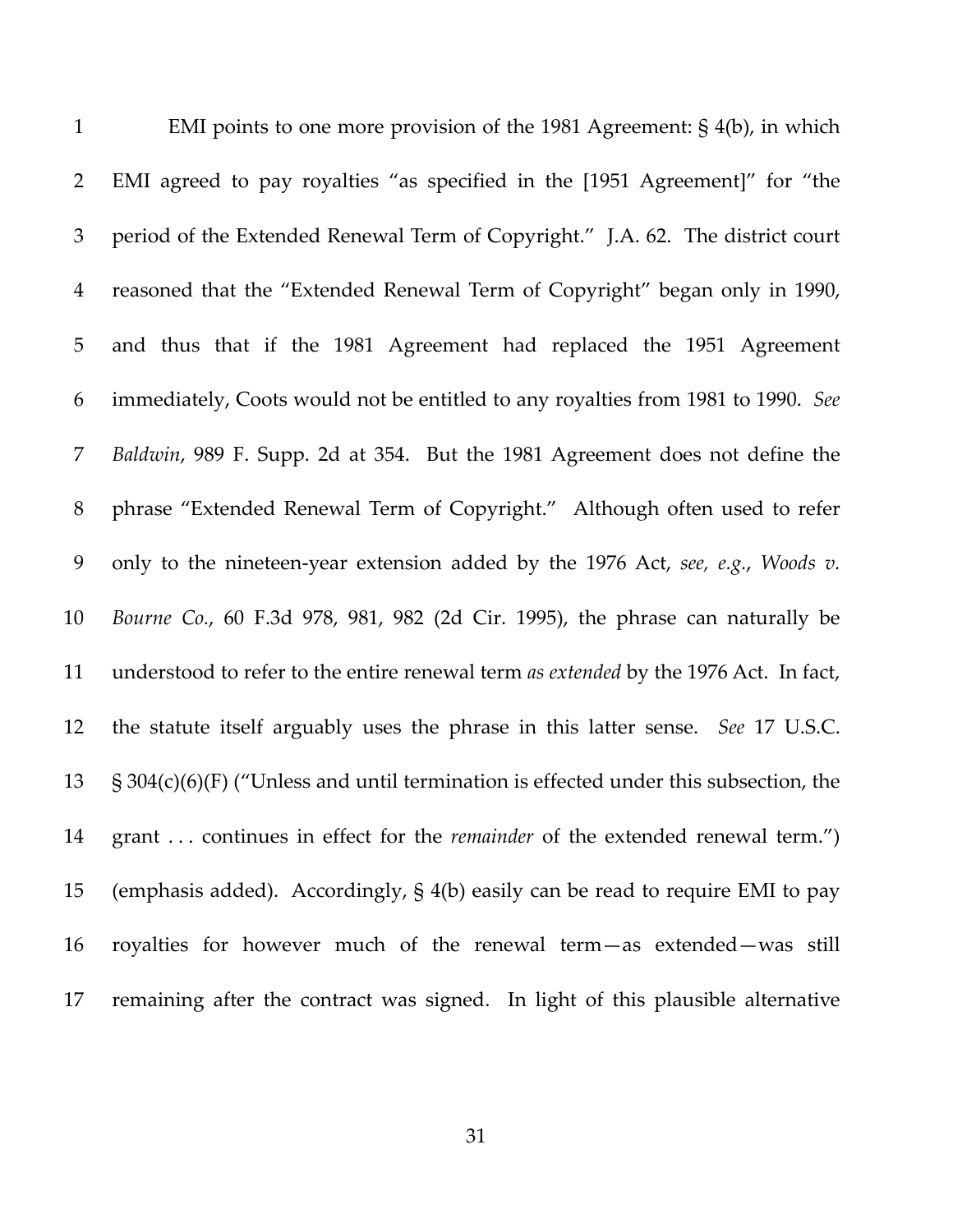1 reading, we do not think  $\S$  4(b) should move us to ignore the first half of  $\S$  1 of the 1981 Agreement, as EMI would have us do.

 Finally, the district court relied on extrinsic evidence purportedly showing that the parties intended for EMI to receive only the future interest that vested in 5 Coots upon service of the termination notice.<sup>6</sup> Consideration of extrinsic evidence is only permissible where the contract at issue is ambiguous; because we believe the 1981 Agreement is clear, resort to such evidence was inappropriate here. *See Rainbow v. Swisher*, 527 N.E.2d 258, 259 (N.Y. 1988). In any event, while the record is certainly replete with indications that the parties believed EMI would be receiving only nineteen years' worth of rights, we assign little significance to this evidence for the simple reason that (at the time) EMI *was* only acquiring nineteen years' worth of rights. There is no dispute that before the 1981 Agreement was executed, EMI owned Coots's renewal rights under the 1951 Agreement, and that absent the 1981 Agreement—assuming Coots recorded the 1981 Termination Notice—EMI's rights would terminate in 1990. After the 1981 Agreement was signed, its rights were (until the passage of the 1998 Act) scheduled to survive until 2009. But the undisputed *ends* of the 1981 Agreement

 This evidence included Baldwin's deposition testimony, as well as a 1981 letter from Krasilovsky to John Coots, Jr. *See Baldwin*, 989 F. Supp. 2d at 355.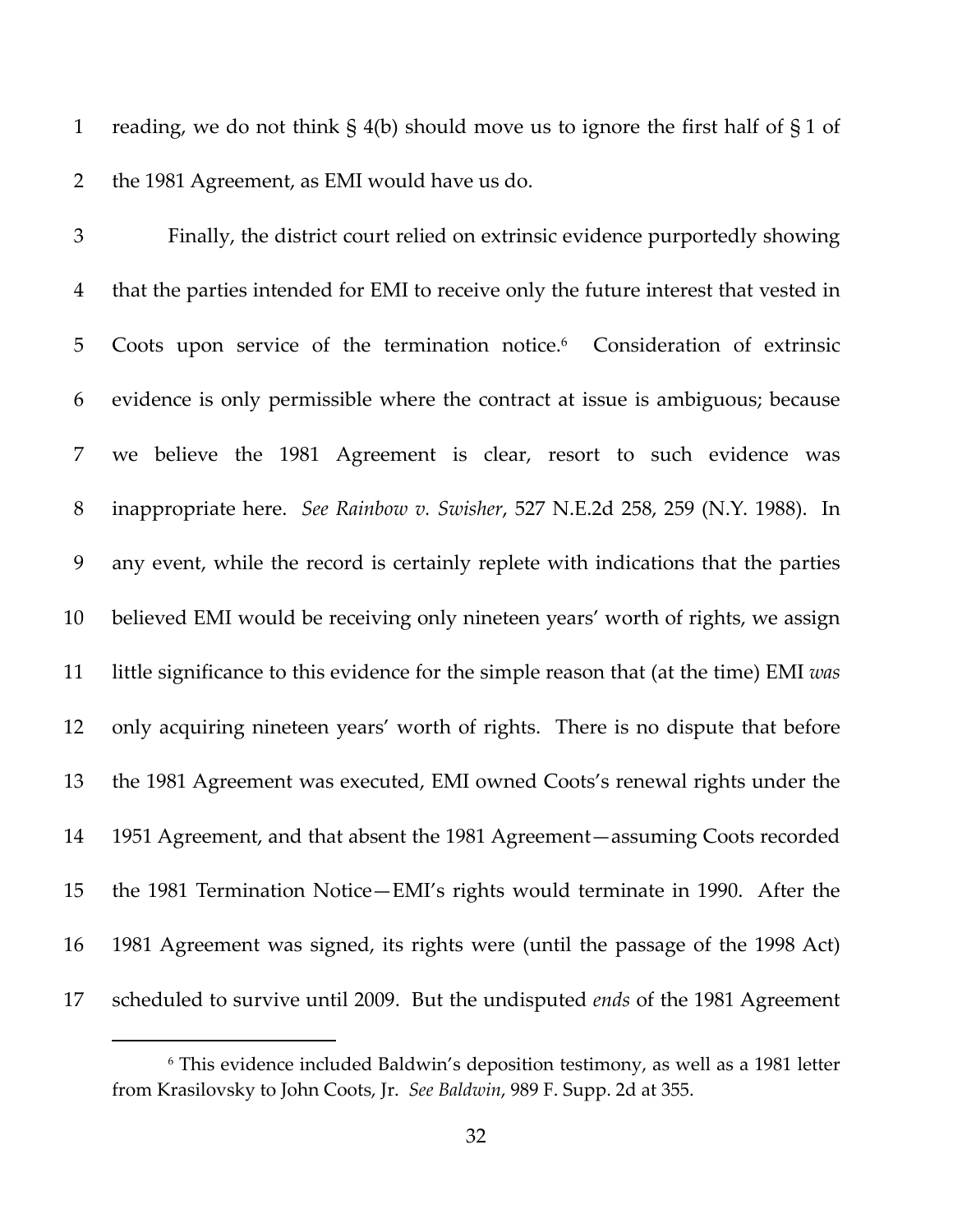say little about the *means* the parties employed to achieve them. Section 1 of the contract shows that they chose not only to have EMI receive the future interest that vested in Coots upon service of the termination notice, but also to replace the 1951 Agreement as the source of EMI's existing rights in the Song.

\*\*\*

 Under the correct understanding of the 1981 Agreement, Coots's failure to record the 1981 Termination Notice is irrelevant to the question whether EMI presently owns the copyright in the Song under the 1951 Agreement or under the 1981 Agreement. Whether EMI owns the Song's copyright by virtue of owning Coots's rights in the renewal term *qua* the renewal term, or instead by virtue of 11 owning the post-termination interest conveyed back to it in the 1981 Agreement, its rights in the renewal term are traceable to the 1981 Agreement—not the 1951 13 Agreement—either way. And for deciding whether plaintiffs' termination notices pursuant to § 203 are valid, that is all that matters. Accordingly, we need not decide whether an unrecorded termination notice can serve to terminate a prior grant where the parties have reached an agreement under the existing‐ grantee exception.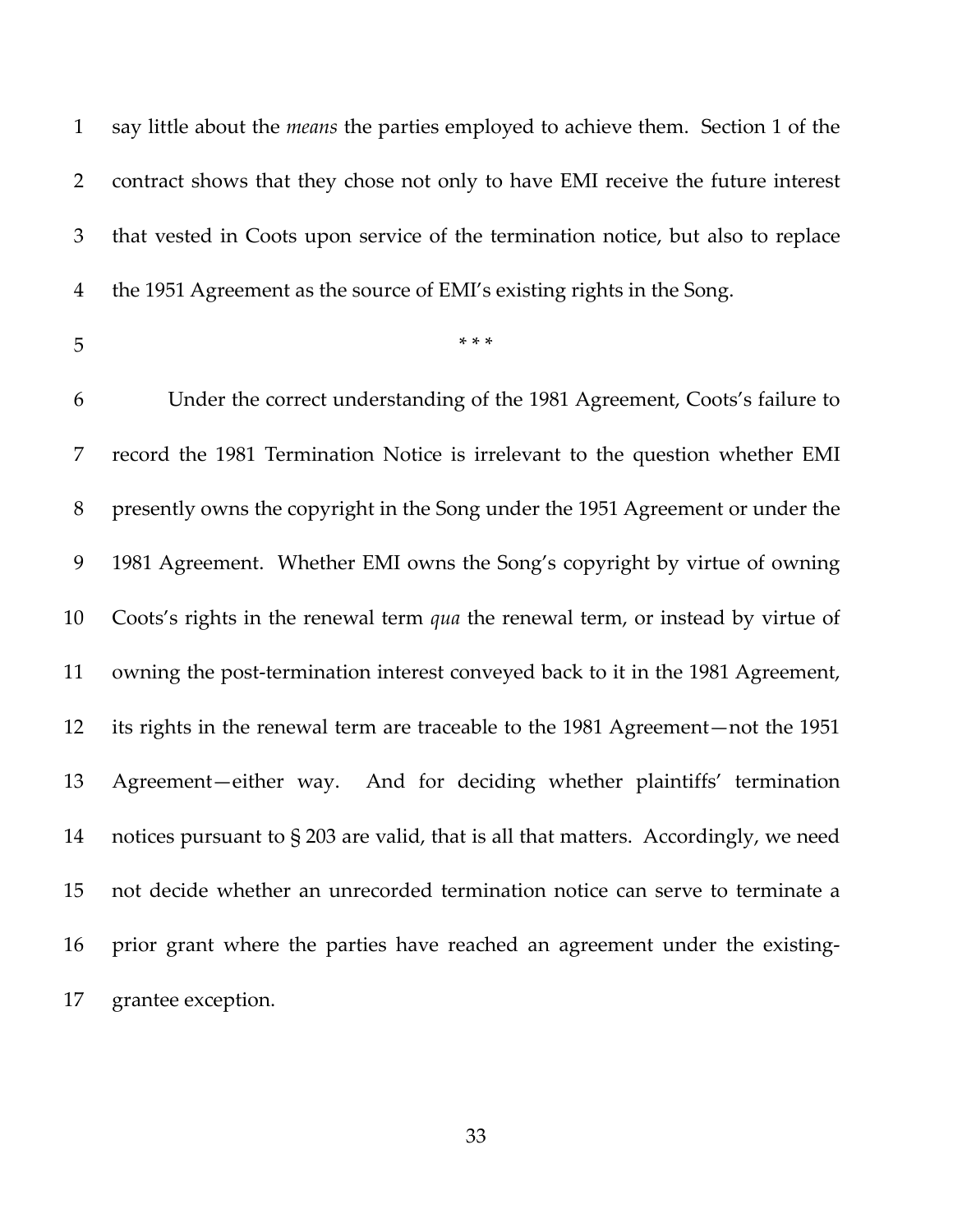| $\overline{2}$ | Our conclusion that the 1981 Agreement-a post-1978 agreement- is the                  |
|----------------|---------------------------------------------------------------------------------------|
| $\mathfrak{Z}$ | source of EMI's rights in the Song means that Plaintiffs can terminate the 1981       |
| $\overline{4}$ | Agreement under § 203. Because the 1951 Agreement is not operative, we need           |
| 5              | not address the district court's holding that Plaintiffs could not terminate the      |
| 6              | 1951 Agreement because Coots had "exercised" his § 304(c) termination rights by       |
| 7              | serving a termination notice and then "secur[ing] a substantial \$100,000 bonus       |
| $8\,$          | payment." Baldwin, 989 F. Supp. 2d at 355. The only remaining question, then, is      |
| 9              | whether the 1981 Agreement will be terminated by the 2007 Termination Notice          |
| 10             | or, instead, by the 2012 Termination Notice. We conclude that the 2007                |
| 11             | Termination Notice will terminate the 1981 Agreement in 2016.                         |
| 12             | As noted, termination under $\S$ 203 is available for grants "executed by the         |
| 13             | author on or after January 1, 1978." 17 U.S.C. § 203(a). Where the author is dead,    |
| 14             | termination may be effected by individuals holding more than half of the              |
| 15             | author's termination interest as set forth in the statute. Id. $\S$ 203(a)(1), (2).   |
| 16             | Ordinarily, these individuals may effect termination "at any time during a period     |
| 17             | of five years beginning at the end of thirty-five years from the date of execution    |
| 18             | of the grant." Id. $\S$ 203(a)(3). In this case, that period would begin in 2016. But |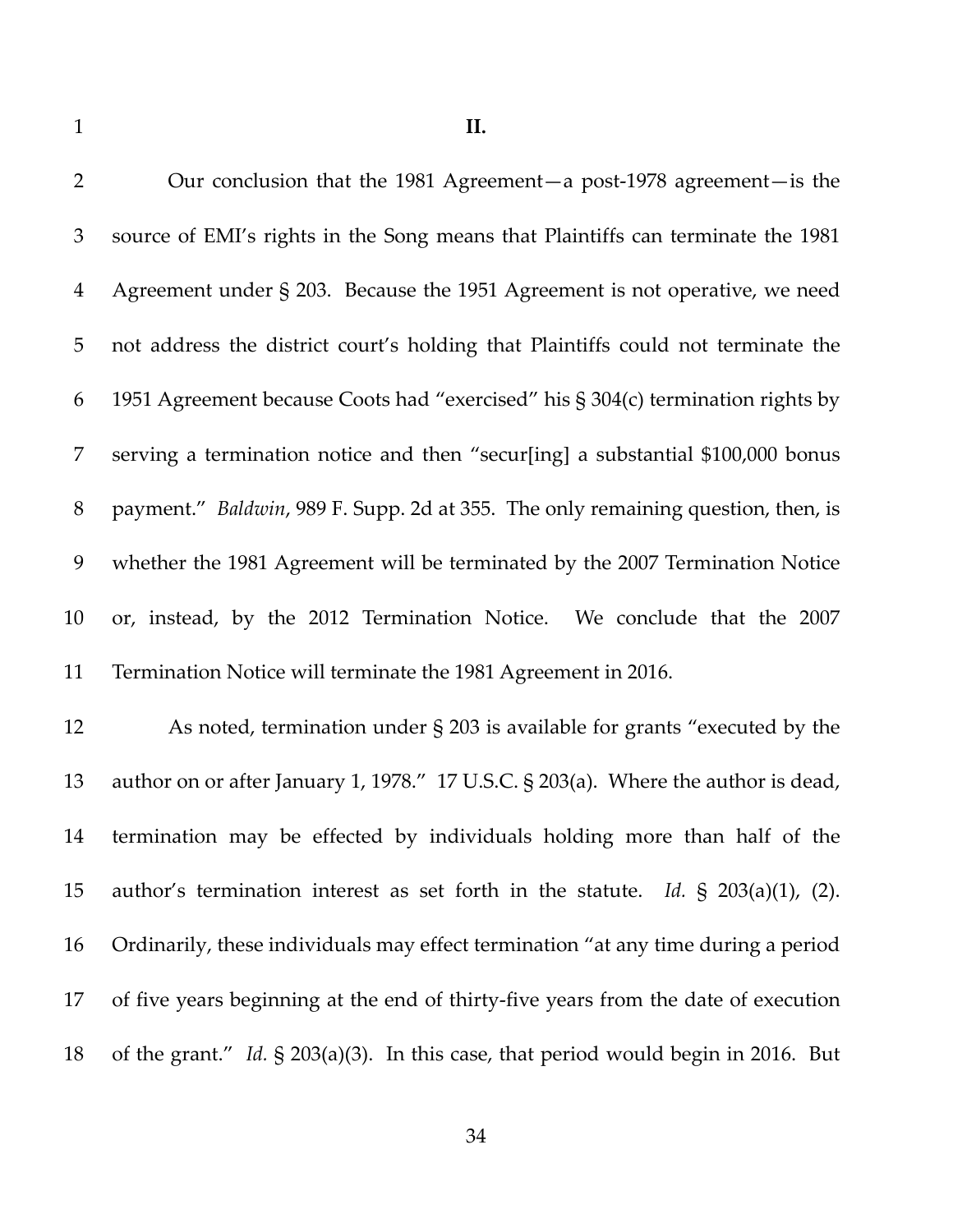"if the grant covers the right of publication of the work," an alternative 2 calculation method applies: termination may be effected in the five-year period beginning "thirty‐five years from the date of publication of the work under the grant or . . . forty years from the date of execution of the grant, whichever term ends earlier." *Id.* A termination notice may be served between two and ten years before the termination date. *Id.* § 203(a)(4)(A). The notice must "state the effective date of the termination," be recorded in the Copyright Office "as a condition to its taking effect," and comply with various other formalities prescribed by regulation. *Id.* § 203(a)(4); *see* 37 C.F.R. § 201.10.

 EMI does not dispute that the 1981 Agreement was executed after January 1, 1978, that Plaintiffs own a sufficient percentage of Coots's termination interest, or that the 2007 Termination Notice complies with all of the necessary statutory and regulatory formalities. EMI does, however, advance two arguments in support of its position that the 2007 Termination Notice will not terminate the 1981 Agreement in 2016. Neither argument is persuasive.

 First, EMI argues that § 203 termination is unavailable to Plaintiffs because Coots's children signed the 1981 Agreement, which was therefore not "executed by the author." This argument is meritless. As a factual matter, the 1981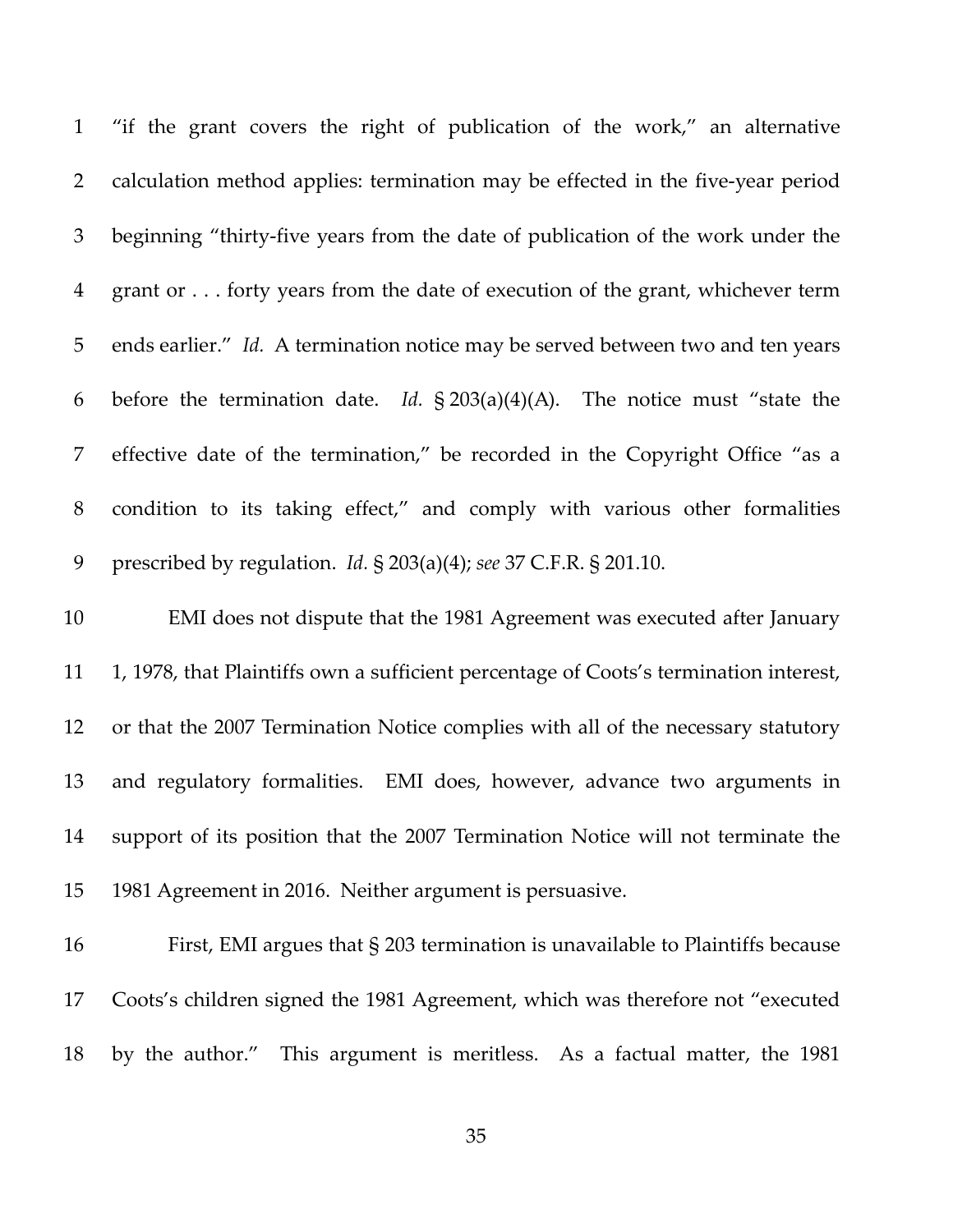Agreement plainly *was* executed by the author—namely, Coots—and specifically identified him alone as the "Grantor," who was "exclusively and solely possessed of any and all termination interests arising under Section 304." J.A. 59, 4 61. As a legal matter, moreover, the Coots children who signed the 1981 Agreement did not have any interest in the Song that they could have conveyed in 1981, because Coots was still alive; the future interest that vested upon service of the 1981 Termination Notice therefore vested solely in him. *See* 17 U.S.C. § 203(a)(1), (b)(2). Accordingly, while the 1981 Agreement purported to result in the transfer to EMI of all of the Coots children's "rights and interests" in the Song, J.A. 63, the only rights that the Coots children conceivably could have transferred at the time were the termination rights that they were scheduled to inherit by operation of the statute upon Coots's death. *See* 17 U.S.C. § 203(a)(2). Those rights, however, cannot be contracted away. *See id.* § 203(a)(5) ("Termination of the grant may be effected notwithstanding any agreement to 15 the contrary  $\dots$ .").

 EMI's second argument that the 2007 Termination Notice will not terminate the 1981 Agreement is based on the premise that the 1981 Agreement "covers the right to publication" of the Song. In EMI's view, the publication of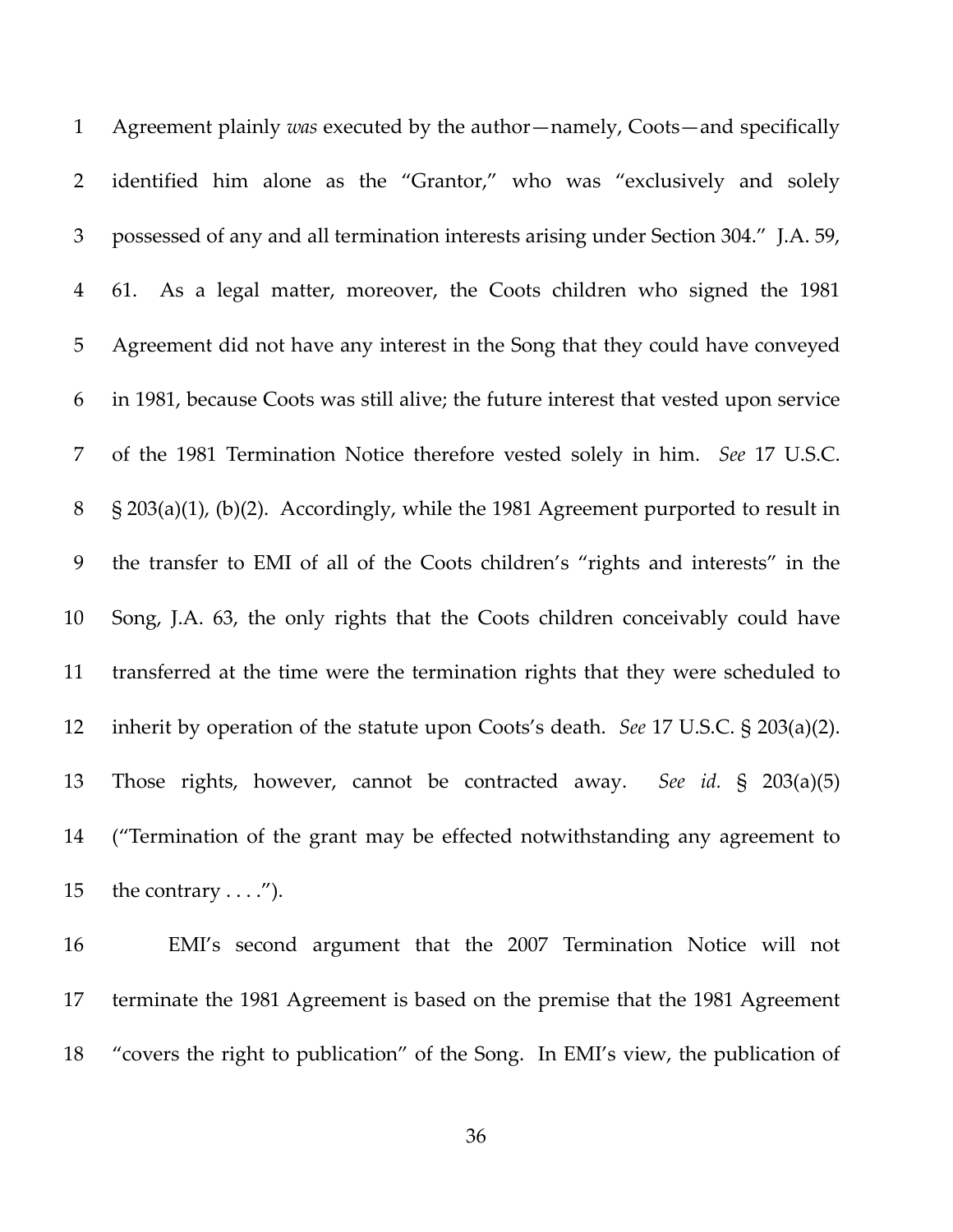the Song under the 1981 Agreement occurred in 1990, since "the 1981 Agreement was intended to provide EMI with the right to publish the song commencing upon the effective date of termination of the 1951 Agreement (in 1990)." Appellee's Br. 56. Under the alternative calculation method for grants that cover the right of publication, EMI argues, the earliest the 1981 Agreement can be terminated is 2021—i.e., forty years after it was executed. We disagree.

 At the start, our conclusion that the 1981 Agreement became the operative source of EMI's rights immediately upon its execution suggests that even if EMI's premise that the 1981 Agreement "covers the right to publication" were sound, publication would have occurred under that agreement in 1981. Thus, 11 even the alternative calculation method that EMI prefers would yield an earliest- possible termination date of 2016. Regardless, EMI's premise is incorrect. As relevant here, the statute defines "publication" as "the distribution of copies or phonorecords of a work to the public by sale or other transfer of ownership, or by rental, lease, or lending." 17 U.S.C. § 101. As § 203 itself suggests, the publication of a work is a one‐time event. *See id.* § 203(a)(3) (referring to "the date of publication"); *see also Marvel Characters, Inc.*, 310 F.3d at 282–83 (noting that under the 1909 Act, "an author was entitled to a copyright in his work for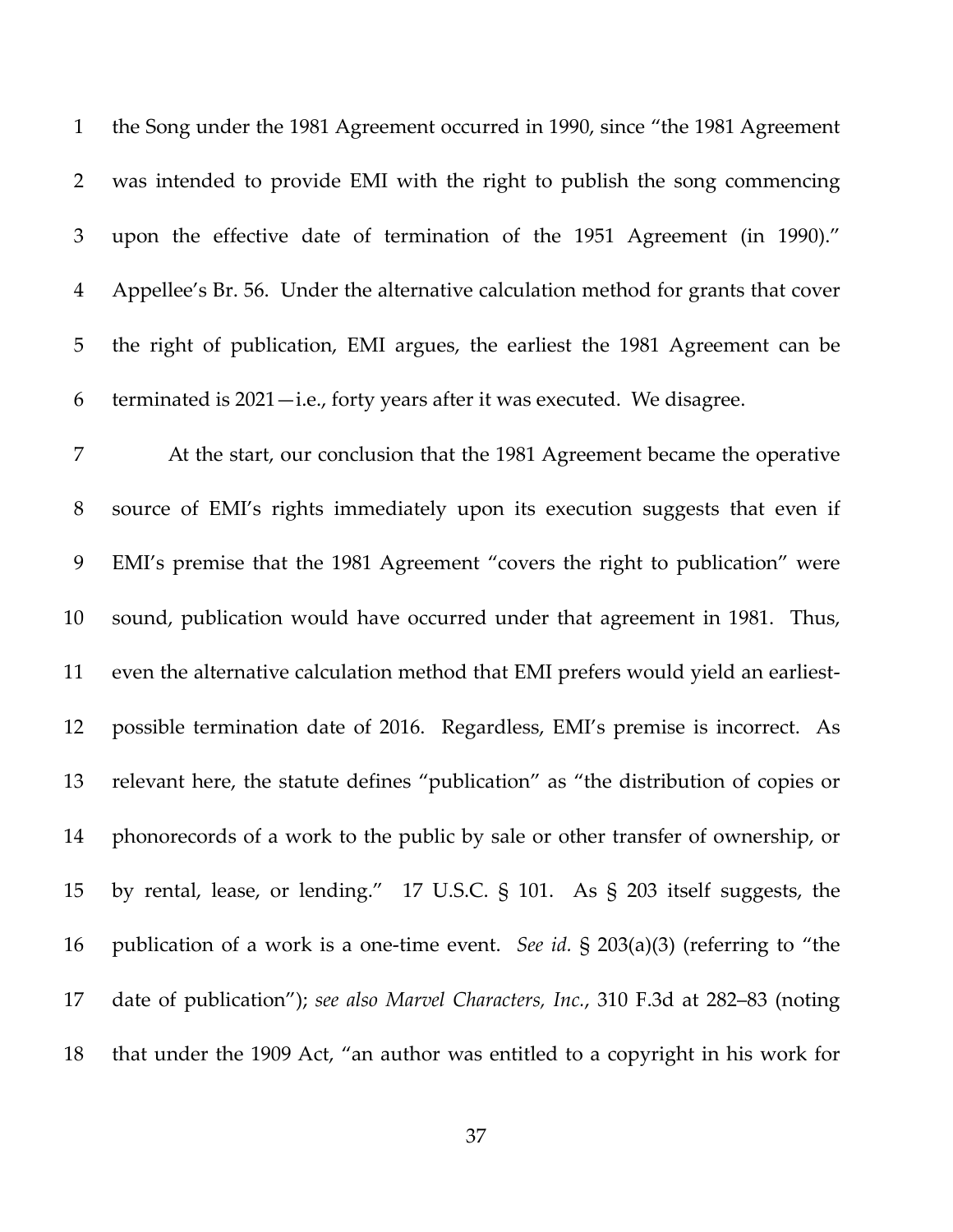twenty‐eight years from the date of its publication"); 1 Nimmer § 4.01[A] (listing the consequences that still attach to a work's publication date under the 1976 Act). In other words, publication happens when the work is *first* sold or otherwise distributed to the public. EMI does not claim, nor could it, that the Song was not made available to the public until 1990; in the original 1934 Agreement, EMI's predecessor Feist agreed to "publish [the Song] in saleable form" within one year. J.A. 41. As a result, it was the 1934 Agreement, and not the 1981 Agreement, that covered the right to publication of the Song.

 The history of the alternative calculation method confirms that it does not apply here. This statutory provision was "added at the behest of book publishers, who argued that a straight period of thirty‐five years from execution of the grant could give them a shorter time to exploit a work, insofar as publication contracts are often signed before the work is written, such that years 14 may elapse before it is completed and published." 3 Nimmer § 11.05[A][2]. While EMI is correct that an analogous period will generally elapse between the execution of an agreement under the existing‐grantee exception and the start of the renewal term extension that the agreement is meant to cover, the problem EMI identifies arose solely from the 1998 Act's further extension of the renewal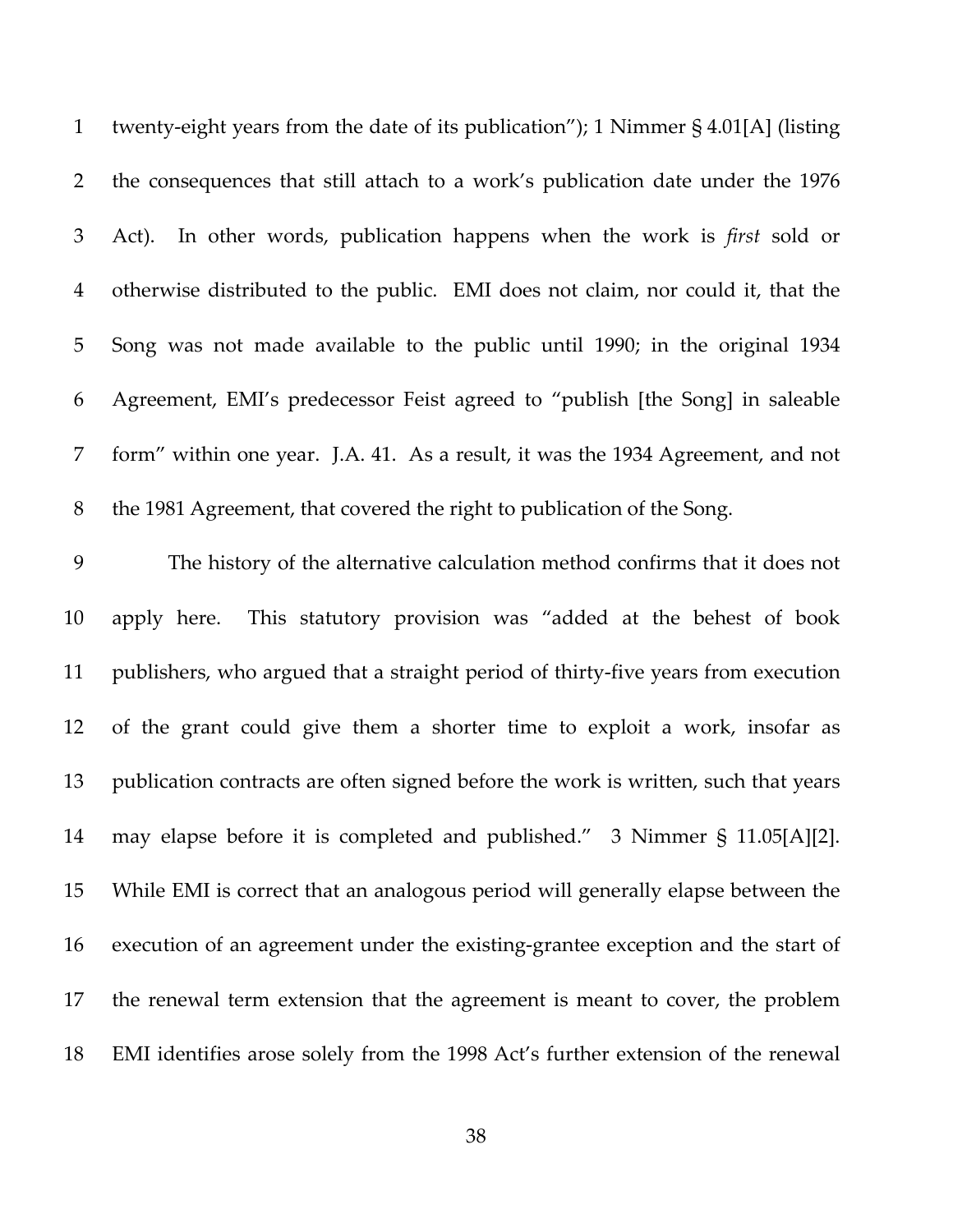term by twenty years. The Congress that passed the 1976 Act would not have expected § 203 termination to be available against new grants made under § 304(c)(6)(D)'s existing‐grantee exception—which, at the time, could be executed a maximum of twenty‐nine years before their expiration (i.e., the ten‐year period between execution of the new grant and termination of the old grant, plus the nineteen‐year period covered by the new one), less than the thirty‐five years required by § 203. It is clear, then, that the timing issue that allegedly disadvantages EMI in this case is not addressed by the alternative calculation method for grants "cover[ing] the right of publication." We are not at liberty to fill that apparent lacuna by giving the term "publication" in § 203(a)(3) a meaning that it does not bear.

 In sum: EMI does not dispute that the 1981 Agreement was executed on December 15, 1981. Because that grant was "executed by the author" and does not "cover the right of publication," it is terminable under § 203 starting on December 15, 2016—which is the effective date of termination stated in the 2007 Termination Notice. Accordingly, we conclude that the 2007 Termination Notice will terminate the 1981 Agreement on that date.